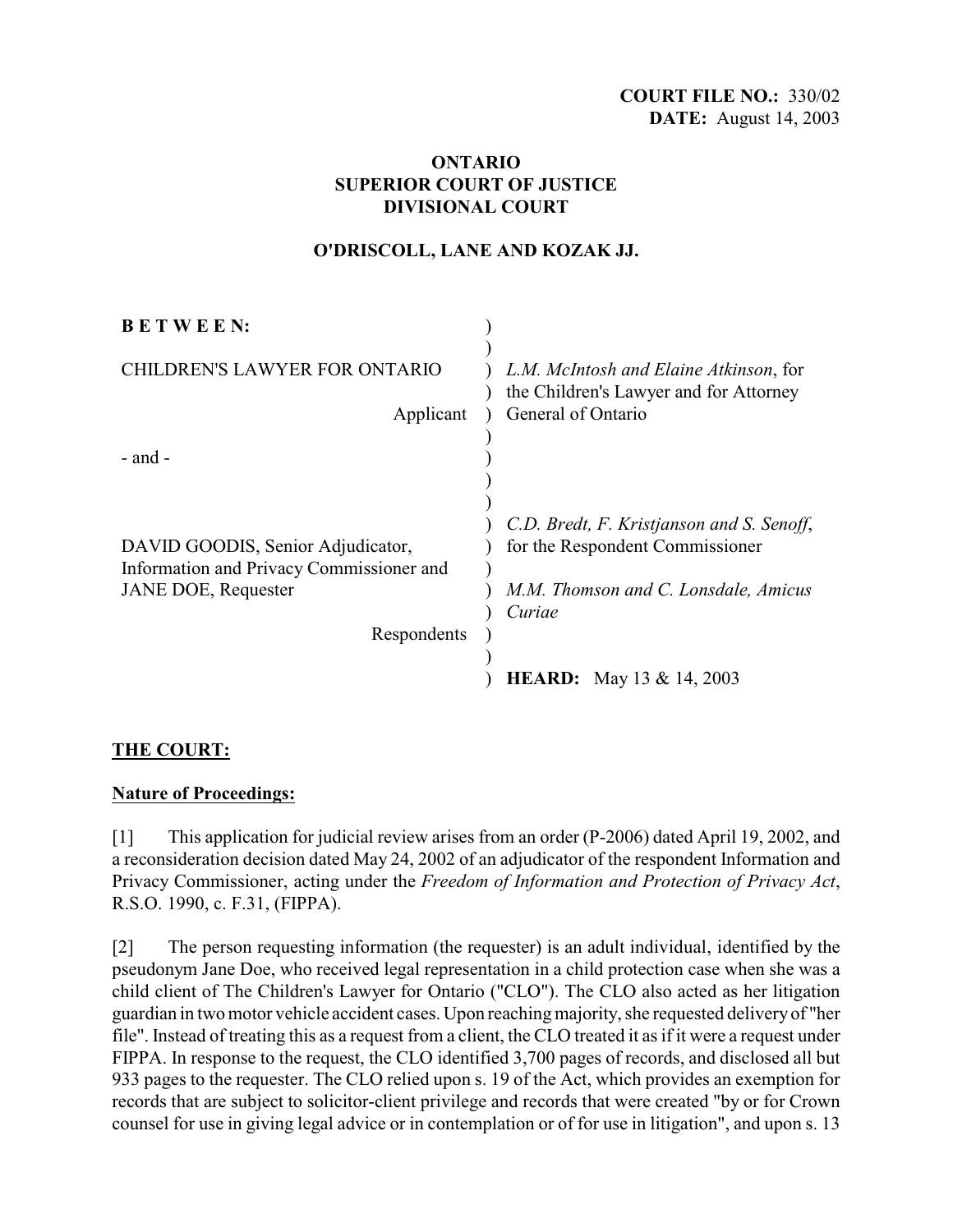of the Act, which provides an exemption for records where disclosure "would reveal advice or recommendations of a public servant [or] any other person employed in the service of an institution".

[3] On appeal to the Commissioner by the requester, the CLO was ordered to disclose most of the records that remained at issue. The adjudicator concluded that the s. 19 exemption was unavailable because it could not be claimed as against a "client"; and that the s. 13 exemption was unavailable because the records at issue were prepared by the CLO for the benefit of the "client", rather than for the benefit of the government or the public at large.

[4] It is apparent that the reason for the request for her file is the client's dissatisfaction with the representation provided to her by the  $\text{CLO}^1$ .

## **Preliminary Motion As To The Standing of the Commissioner:**

- [5] The applicant, CLO, brings a preliminary motion seeking an order:
	- 1. declaring that David Goodis, Senior Adjudicator, Information and Privacy Commissioner ("the adjudicator") does not have standing to participate in the judicial review of Order PO-2006 and the subsequent reconsideration decision; and
	- 2. prohibiting the adjudicator from making written or oral submissions on the application; or,
	- 3. in the alternative, prohibiting the adjudicator from arguing that his decision was correct based on reasons other than those given by him in his reasons for decision.
- [6] The ground set out in the Notice of Motion is:
	- 1. The adjudicator's participation in this application, in which he argues vigorously in support of the correctness of his decision, is inconsistent with a principled approach to the standing of an administrative tribunal on judicial review of its own decision.
- I. Background

[7] On September 7, 2000, Jane Doe, a client of the CLO, sent a facsimile to the CLO containing a request for a copy of the client's files and giving instructions to the CLO not to proceed with the settlement proposed (". . . I'd like you to send me a copy of my complete files for my own use immediately! . . . I am directing you not to settle this case . . .").

[8] On September 7, 2000, a co-ordinator in the office of the CLO sent a copy of the client's fax to the office of the Information and Privacy Commissioner advising that the author of the fax was requesting information under s. 47 of FIPPA.

<sup>&</sup>lt;sup>1</sup> Public Record, tabs 14 and 17; Responding Record of the Respondent Commissioner, tab 1C.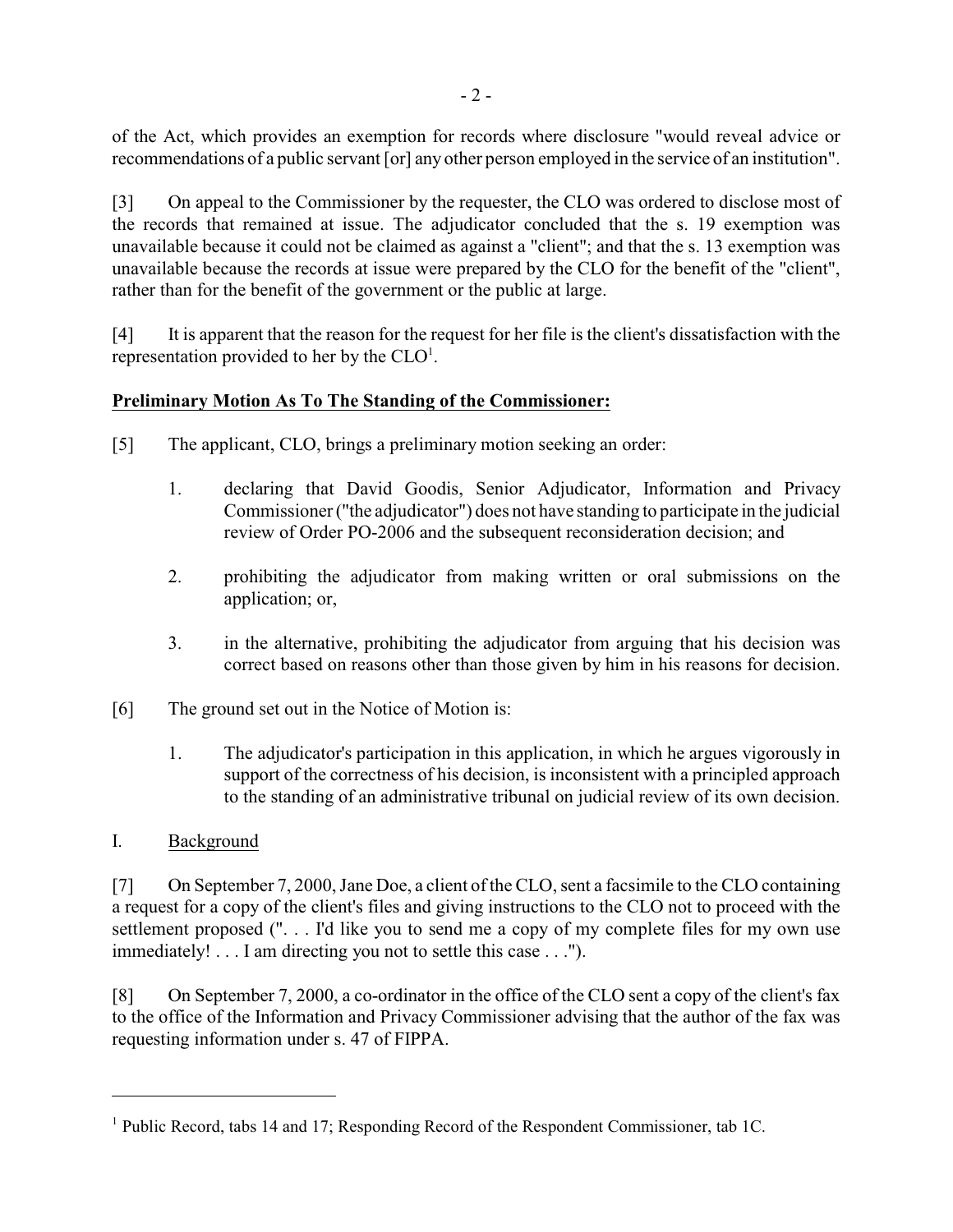[9] On the same day, the same co-ordinator in the office of the CLO advised the client what had been done with the latter's request for a copy of her files and instructions not to proceed with the proposed settlement.

[10] As far as the members of the court can ascertain from the material filed and the submissions of counsel, the client's September 7, 2000 request to her solicitor, the CLO, for a copy of her files, has never been addressed by the CLO. Moreover, counsel for the CLO did not proffer any reason why the matter has not been dealt with on a solicitor/client basis. We will have more to say about this later.

[11] The actions of the CLO's co-ordinator in sending the client's fax to the Information and PrivacyCommissioner ("IPC") turned the client into a "requester" under the FIPPA, a person seeking access to all records relating to her held by the CLO. The matter has proceeded on that basis ever since.

[12] The "requester" was not represented by counsel but her Litigation Guardian was present in court and was laudatoryof the submissions and interest shown by counsel for the IPC. The Litigation Guardian did not oppose the matter proceeding, even though it is a legal fiction that the client is a "requester".

[13] Of the 3,700 pages of records pertaining to the client identified by the CLO for a child protection and two (2) motor vehicle litigation files, the CLO refused access to 933 pages and granted access to the balance. In refusing access to the 933 pages, the CLO relied on ss. 13, 19, 21 and 49 of the FIPPA.

[14] The "requester", through her aunt as her representative, appealed the CLO's decision to the Information and Privacy Commissioner ("Commissioner"). An adjudicator of the Commissioner held a hearing by way of written representations.

[15] On April 19, 2002, the adjudicator delivered his 24-page decision ("Order PO-2006") reported: [2002] O.I.P.C. No. 55.

[16] In his Order PO-2006, the adjudicator ordered the release of all but 38 of the 933 pages of records. The CLO, as entitled under the FIPPA, asked the adjudicator for a reconsideration of Order PO-2006.

[17] By letter, dated May 24, 2002, the adjudicator delivered his decision on the request for a reconsideration; it did not alter the substance of [Order] PO-2006.

[18] On June 6, 2002, the CLO launched this application for judicial review of the original decision, Order PO-2006 and the May 24, 2002 reconsideration decision relative to the exceptions under s. 13 and s. 19 of the FIPPA. The "requester" did not file a Notice of Appearance. The adjudicator filed a Notice of Appearance to the judicial review.

[19] The adjudicator's counsel filed a factum stating that the adjudicator's decision was correct.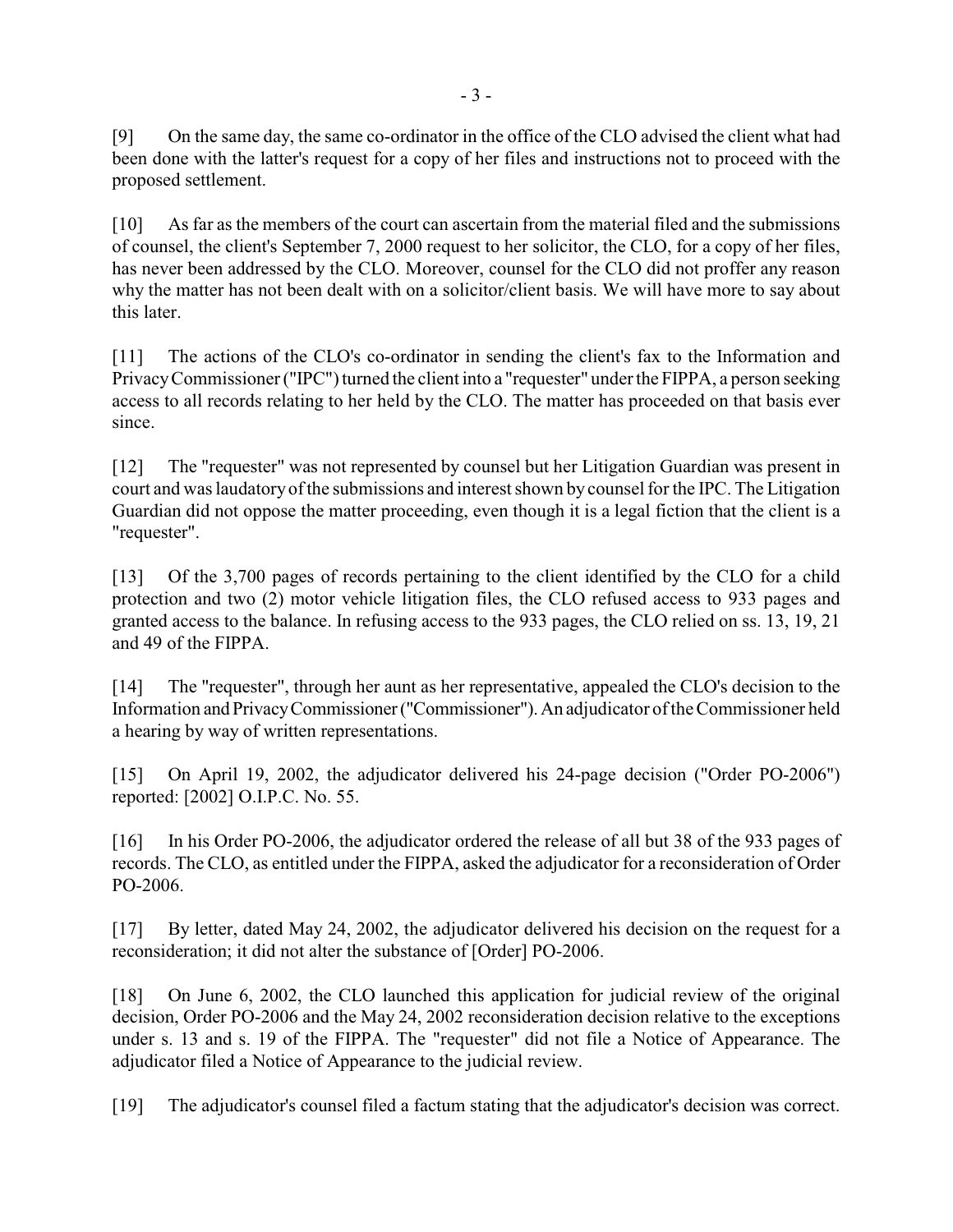[20] The CLO alleges that the adjudicator's Factum argues that the adjudicator was correct not for the reasons given in Order PO-2006 but because the adjudicator finds that the CLO is not a "Crown counsel".

[21] The judicial review application came on for hearing on January 8, 2003 before a different panel of the court. At that time, counsel for the CLO raised this preliminary objection without any written notice to the court. Because the "requester" was not represented, the members of the court required that an *amicus curiae* be appointed to assist the court with whatever issues existed or might arise. The court adjourned the judicial review application to a date to be fixed and ordered that the preliminary issue be addressed at the commencement of the judicial review hearing.

[22] Through the assistance of the Advocates' Society, Ms. M.M. Thomson and Ms. C. Lonsdale were appointed by Then J. to be *amicus curiae*. They prepared concise and focused facta and presented thoughtful and concise submissions. We thank them for their assistance and help. Our appreciation of their time, skill and devotion was magnified when, at the end of the submissions, the members of the court enquired about the position of the parties regarding costs. We learned that counsel appearing as *amicus curiae* carried out their responsibility in the highest traditions of the Bar on a pro bono basis.

[23] On March 28, 2002, counsel for the CLO formally launched this application. Their factum on this preliminary motion concludes:

80. The Attorney General submits that the Senior adjudicator does not have standing to file written argument or to make oral submissions on this application for judicial review.

[24] The "requester" was neither represented nor appeared on the preliminary motion nor on the judicial review. However, her aunt was present throughout.

II. Some History of Judicial Review involving Orders of the Commissioner in Ontario, and her counterparts in British Columbia and Alberta

[25] From the time of the inception of the Commissioner's office in 1988, when the FIPPA came into force in Ontario, until March 2003, the Commissioner has always been named as a respondent in applications for judicial review of the Commissioner's orders and decisions.

[26] On March 26, 2003, the CLO, represented by counsel for the Attorney General, commenced an application for judicial review which for the first time did not name the Commissioner as a party respondent. On April 17, 2003, the Ministry of Natural Resources, represented by counsel for the Attorney General for Ontario, commenced another judicial review of a Commissioner's order and did not name the Commissioner as a party respondent.

[27] Since the coming into force of the FIPPA in 1988, the Divisional Court has heard sixty-five (65) judicial review applications of Commissioner's orders. Counsel for the Commissioner has actively participated as a respondent in all applications. Never has counsel for the Commissioner had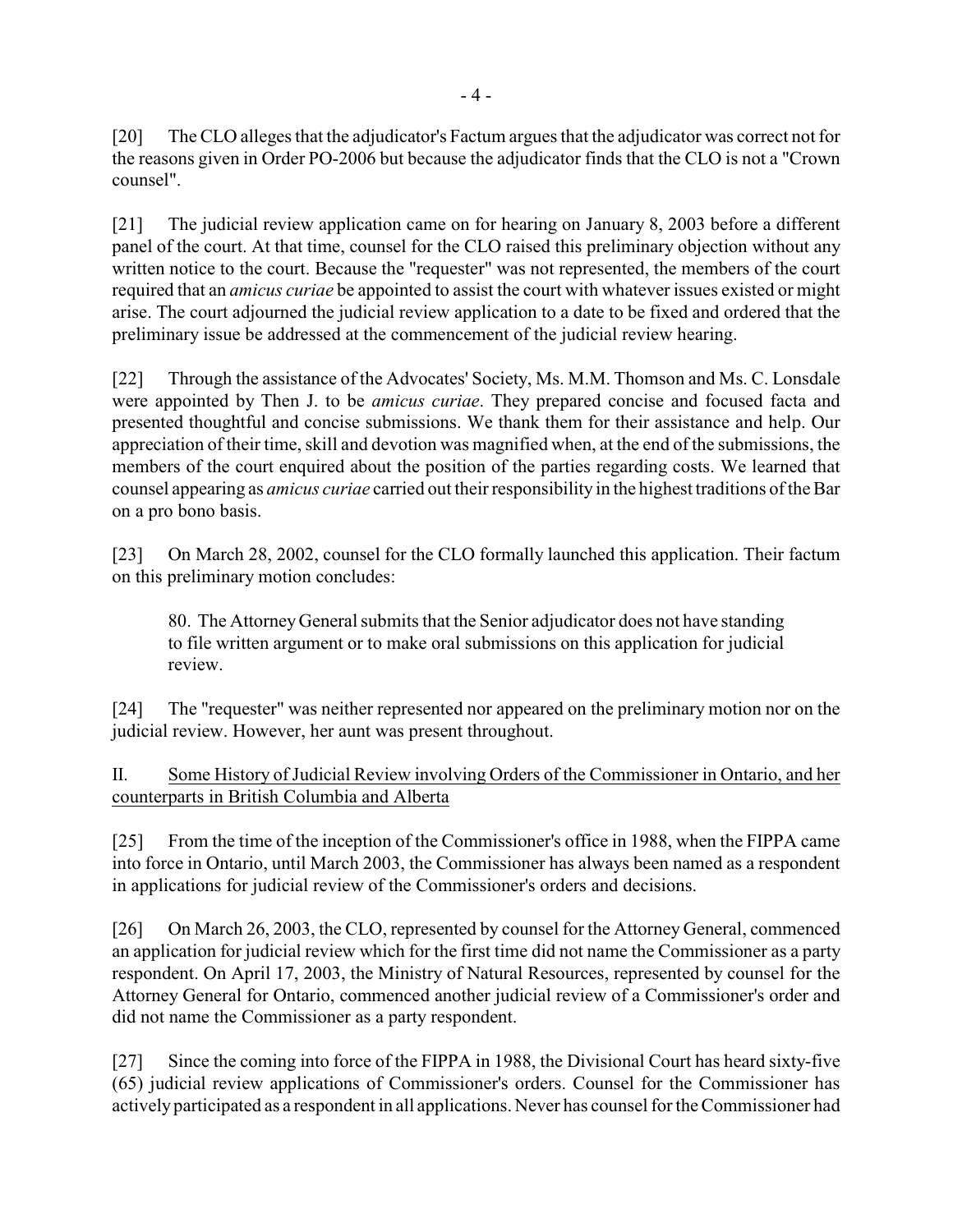her/ his role limited, not even when the Divisional Court held that the standard of review was correctness.

[28] In fifty-one (51) of the sixty-five (65) applications for judicial review, the requester was named as a respondent. Of the fifty-one (51) respondent requesters, twenty-seven (27) were individuals, eleven (11) were media requesters and thirteen (13) were commercial requesters.

[29] Of the twenty-seven (27) individual respondent requesters, fourteen (14) or 52 per cent did not appear; five (5) or 19 per cent appeared without counsel and eight (8) or 30 per cent appeared with counsel.

[30] In twenty (20) of the fifty-one (51) cases where the requester was named as a respondent (39 per cent), no one appeared on behalf of the requester at the judicial review hearing. Of the respondent requesters not appearing on judicial review, fourteen (14) out of twenty (20) or 70 per cent were individuals. The remaining six (6) or 30 per cent were media or commercial requesters. Neither media nor commercial requesters were self-represented.

[31] In fourteen (14) of the sixty-five (65) cases, the requester has appeared as an applicant. Three (3) of those cases were individuals, eleven (11) were media and commercial requesters. In thirteen (13) of those fourteen (14) cases, the requester was represented by counsel. One (1) individual applicant requester appeared in person.

[32] In four (4) cases, the Commissioner has been granted leave to appeal to the Court of Appeal for Ontario. The Commissioner has never been refused leave on the ground that she lacks status to launch an appeal. The Commissioner has appeared both as an appellant and as a respondent before the Court of Appeal for Ontario on ten (10) occasions in appeals from the Divisional Court on matters of judicial review. In none of those cases has the Commissioner's role in making submissions been limited, even where the Court of Appeal has held that the standard of review was correctness.

[33] The affidavit of Tom Mitchinson, Assistant Commissioner, sworn April 4, 2003, points out that counsel for the Commissioner filed a factum in every case of judicial review. He deposes that where a judicial review applicant and a respondent opposed in interest are both represented at the hearing of the judicial review application, the submissions by counsel for the Commissioner are usually supplementary to the submissions of the other parties. Where an interested party is not represented, be it a requester, an affected third party or an institution, the oral submissions of counsel for the Commissioner are more complete.

[34] The Commissioner's factum on this motion contains the following:

47. In November, 2002 counsel for a requester brought a challenge to the standing of the Commissioner to make submissions in this Court on a judicial review application where the standard of review was reasonableness. The Attorney General took no position on the application. Chadwick, J. for the Court held as follows: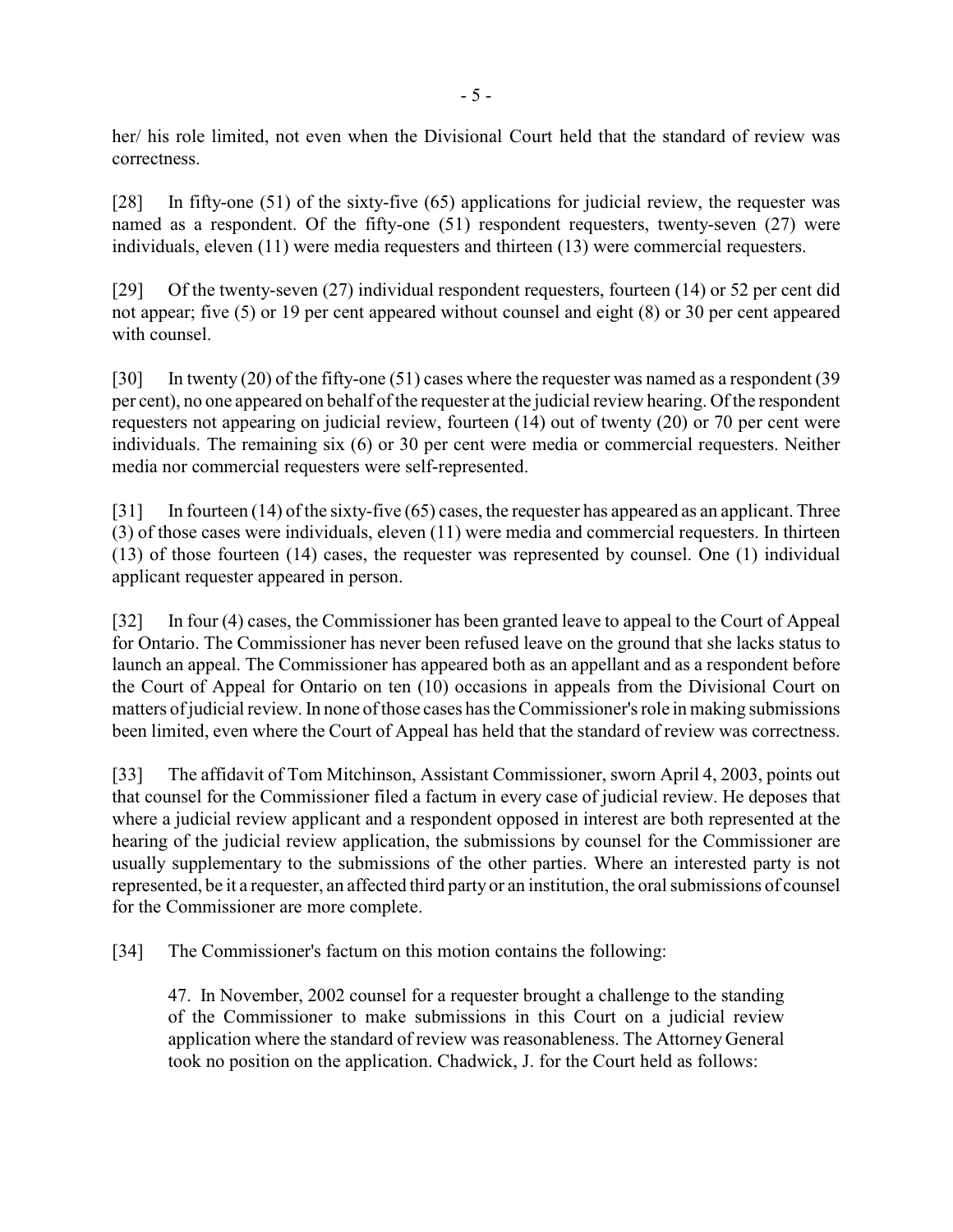With reference to the role of the counsel for the Commissioner, we have considered and followed the decisions in *Northwestern Utilities Ltd. v. Edmonton* and also the Supreme Court of Canada decision in *Pakar* (sic). In our view, the unique nature of the Privacy Commissioner and the legislation requires the Commissioner's counsel to be present and take an active part in these applications. As the reasonableness of the Commissioner's decision is an issue, we are of the view that counsel should be able to deal with reasonableness and any questions of jurisdiction. Therefore, we are not going to limit the role of counsel.

*Ontario (Attorney General) v. Ontario (Assistant Information and Privacy Commissioner)*, [2002] O.J. No. 4703 at para. 1 (Div. Ct.) (QL).

[35] The material filed indicates that since 1993 there have been approximately thirty-five (35) applications for judicial review of decisions or orders of the Commissioner under the *British Columbia Freedom of Information and Protection of Privacy Act* (the B.C. Act). The British Columbia Commissioner has been named as a respondent in each one of those judicial review applications. Each time, counsel for the Commissioner has filed a factum, appeared and made oral submissions. The British Columbia Commissioner has never been denied standing in relation to an application of judicial review or on an appeal from a lower court.

[36] The Information and PrivacyCommissioner for the Province of Alberta has deposed that his office is always named as a respondent in judicial review applications involving orders made by his office. To date, his office has been served with ten (10) judicial review applications; in three (3), the Commissioner was the only named respondent. In Alberta, counsel for the Commissioner files briefs, appears and makes oral submissions to the court. No limits have been imposed on counsel for the Commissioner.

### III. The Office of Commissioner and its Responsibilities

[37] In *John Doe v. Ontario (Information and Privacy Commissioner)* (1993), 13 O.R. (3d) 767, 106 D.L.R. (4th) 140 (Div. Ct.), A.G. Campbell J. (for the majority) said:

p. 781 O.R.:

 . . . the commissioner is at the apex of a complex and novel administrative scheme, involving the regulation of the dissemination of the information in the hands of hundreds of heads of government agencies, whose decision-making under the Act reaches a final administrative focus in such appeals.

. . .

The commissioner is also given administrative and adjudicative responsibility for access to government information on the one hand, and the protection of individual privacy on the other. Under the scheme of the Act, the commissioner is responsible for five overlapping and integrated activities: reviewing government decisions concerning the dissemination of information; investigating public complaints with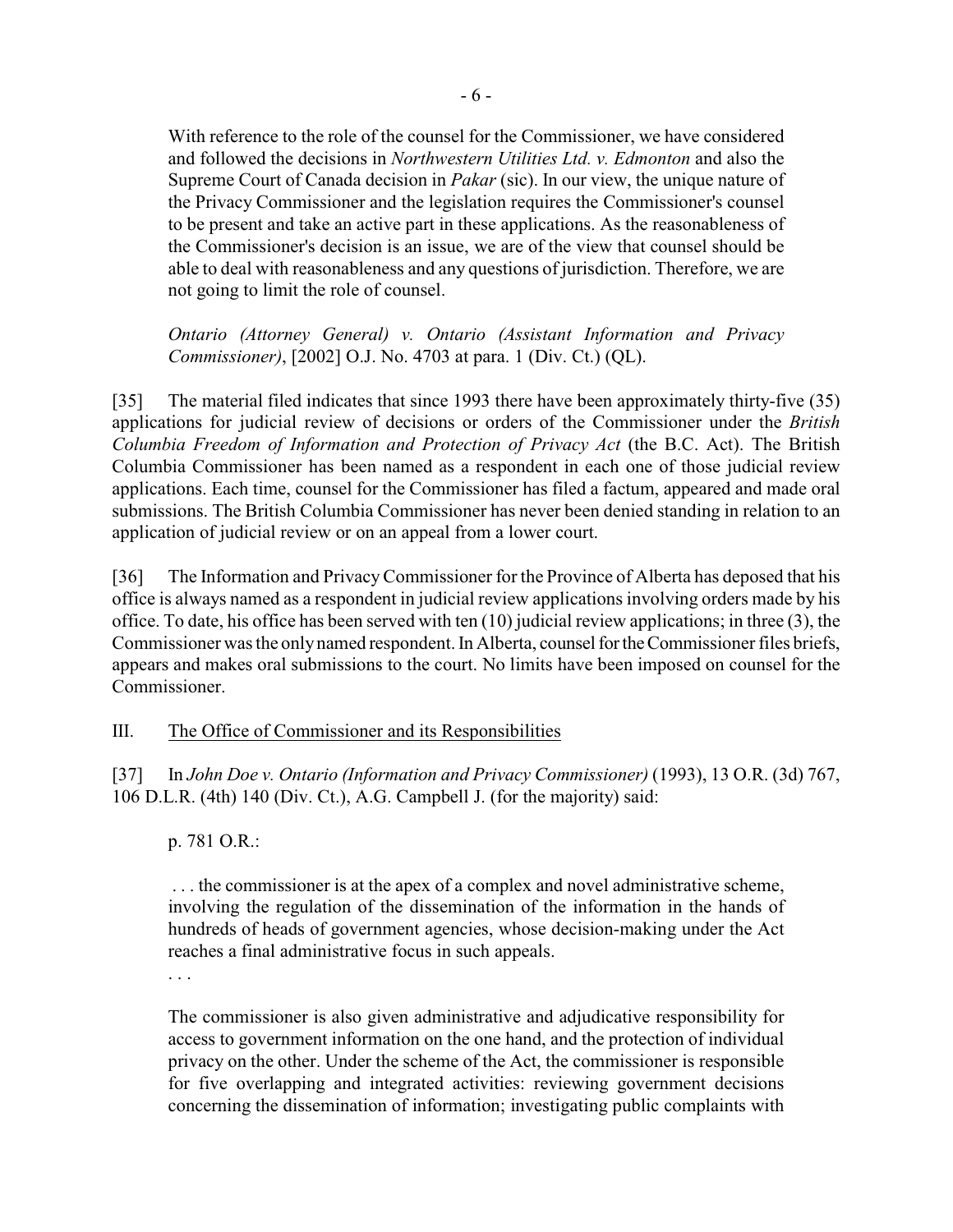respect to government practices in relation to the use and disclosure of personal information; reviewing government administrative and records management practices; conducting research and giving advice on issues related to access and privacy; and educating the public concerning privacy and access issues.

pp. 782-83 O.R.:

Accordingly, the commissioner is required to develop and apply expertise in the management of many kinds of government information, thereby acquiring a unique range of expertise not shared by the courts. The wide range of the commissioner's mandate is beyond areas typically associated with the court's expertise. To paraphrase the language used by Dickson C.J.C., as he then was, in *New Brunswick Liquor Corp. v. Canadian Union of Public Employees, Local 963, supra*, the commission is a specialized agency which administers a comprehensive statute regulating the release and retention of government information. In the administration of that regime, the commissioner is called upon not only to find facts and decide questions of law, but also to exercise an understanding of the body of specialized expertise that is beginning to develop around systems for access to government information and the protection of personal data. The statute calls for a delicate balance between the need to provide access to government records and the right to the protection of personal privacy. Sensitivity and expertise on the part of the commissioner is all the more required if the twin purposes of the legislation are to be met.

The commission has issued over 500 orders in the five years since its creation, resulting in an expertise acquired on a daily basis in the management of government information.

Faced with the task of developing and applying the new statutory concept of unjustified invasion of privacy, one of the touchstones of its unique regulatory scheme, the commission is performing the same task begun years ago by labour tribunals in the development of then novel concepts, such as unfair labour practices.

We therefore conclude the commissioner's decisions, already protected by the lack of any right of appeal, ought to be accorded a strong measure of curial deference even where the legislature has not insulated the tribunal by means of a privative clause.

[38] The Court of Appeal for Ontario adopted the second and third last paragraphs quoted above from *John Doe* in *Ontario (Workers' Compensation Board) v. Ontario (Assistant Information and Privacy Commissioner)* (1998), 41 O.R. (3d) 464, 164 D.L.R. (4th) 129 (C.A.), at pp. 472-73 O.R., p. 139 D.L.R. and added that, as of mid-1998, the Commissioner had issued some 2000 orders.

[39] In the factum of the *amicus curiae*, it is submitted:

25. The Amicus Curiae submits that there is a public interest dimension to the role of the Commissioner which warrants allowing the Commissioner to make certain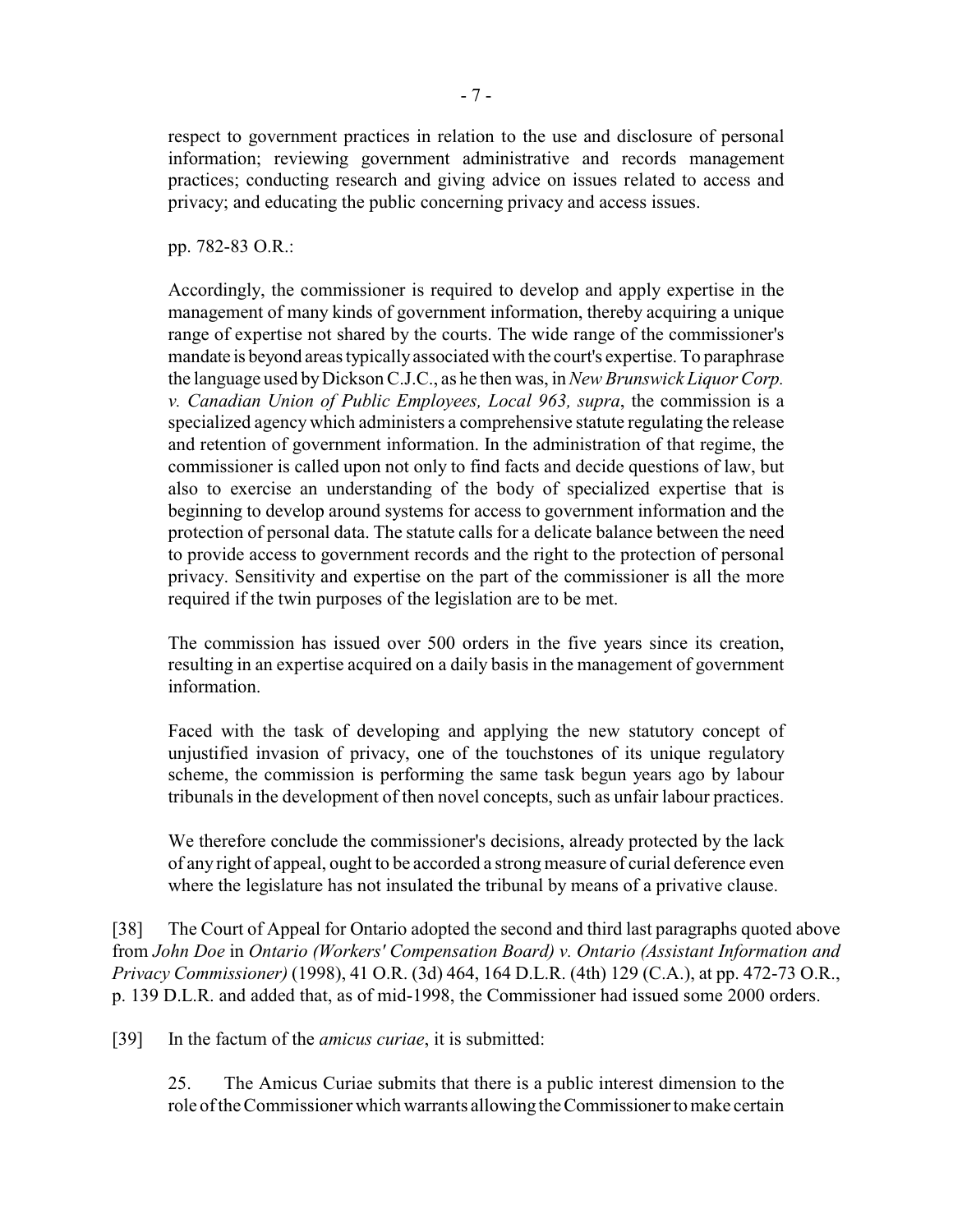submissions on matters under judicial review even where the standard of review for the particular issue is one of correctness. Where the scope ofthe submissions address the functioning of the legislation and the potential impact of the judicial finding on policy development and further decisions of the IPC, the Commissioner has a valuable contribution to make to the judicial review itself.

29. The importance of the access to information regime requires that the Commissioner be present to address the broader policy aspects of the case before the court. It is unlikely that the public interest dimension of the access to information regime will be adequately addressed by the parties before the court in the absence of submissions by the Commissioner. The requestor in most cases would not have the sophistication to address these policy concerns.

30. Conversely, the Attorney General will possess sufficient sophistication to address the broader issues. However, the Attorney General is in an inherent conflict ofinterest with respect to access to information cases and cannot represent the public interest. The FIPPA regime regulates the release of government information. It is unreasonable to expect the Attorney General to advocate on behalf of the public interest when it will often be responding, as is the case here, on behalf of the party withholding the information. Such a proposition sits uneasily with the objective of FIPPA to have decisions regarding the disclosure of government information be reviewed independently of government.

31. ... The Commissioner ought to be able to present to this Honourable Court submissions relating to the functioning of the legislation and the potential impact of the judicial finding on policy development and further decisions of the IPC.

32. Nonetheless, the role of the Commissioner is not to replace the requestor nor indeed, to become the requestor's advocate. The interests of the two parties are distinct. The extent to which submissions may be made by the Commissioner should be limited in accordance with principles of administrative law and the intended role that [informs] that participation.

34. The Amicus therefore requests an order that the Information and Privacy Commissioner has standing to appear on the judicial review application if she so chooses and may make submissions with respect to the merits of its decision subject to such limitations as prescribed by this Honourable Court.

### IV. The Pragmatic and Functional Approach to the Issue of Standing

[40] It is the common position of all counsel that whether a litigant has status and the nature of that status should be decided on the basis of the same pragmatic and functional approach designed by the Supreme Court of Canada for applications when the question is: what is the proper standard of review in a given case? This pragmatic and functional approach to determine the proper standard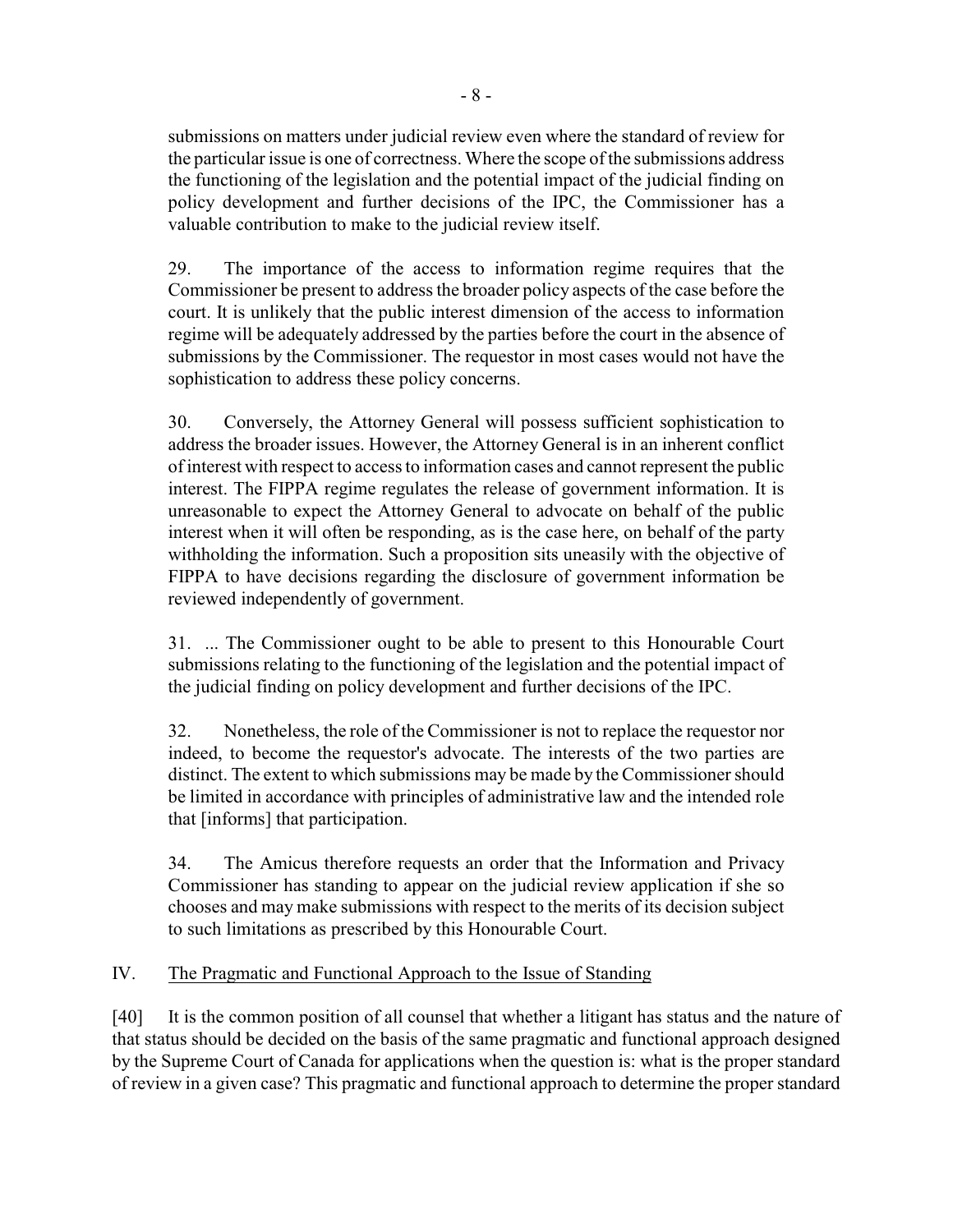of review was initiated by the Supreme Court of Canada in *Union des employés de service, local 298 v. Bibeault*, [1988] 2 S.C.R. 1048, 95 N.R. 161, at p. 1088 S.C.R. per Beetz J., at para. 123.

[41] This approach has continued in the following decisions of the Supreme Court of Canada:

- (a) *CAIMAW v. Paccar of Canada Ltd.*, [1989] 2 S.C.R. 983
- (b) *Pezim v. British Columbia (Superintendent of Brokers)*, [1994] 2 S.C.R. 557
- (c) *Pushpanathan v. Canada (Minister of Citizenship and Immigration*, [1998] 1 S.C.R. 982
- (d) *Baker v. Canada (Minister of Citizenship and Immigration)*, [1999] 2 S.C.R. 817
- (e) *Dr. Q. v. College of Physicians and Surgeons of British Columbia*, [2003] S.C.J. No. 18 (SCC) per McLachlin C.J.C. at para. [20] to [33].

[42] Counsel for the Attorney of Ontario, appearing for CLO, opined that the proposed application of the pragmatic and functional approach to the question of a tribunal's standing on a judicial review application may well have been spurred on by the article: "Discovering What Tribunals Do: Tribunals Standing Before the Courts" by L.A. Jacobs and Thomas S. Kuttner, (2002) 81 Can. Bar Rev. 616-45.

[43] As was pointed out by Beetz J. in *Union des employés de service, local 298 v. Bibeault, supra*, at para. 123, the pragmatic and functional approach test regarding standard of review requires the balancing of four (4) factors:

- (a) the statutory language,
- (b) the nature of the tribunal,
- (c) the purpose of the statute, and
- (d) the nature of the problem before the tribunal.
- V. Conclusions

[44] By reason of s. 9(2) of the *Judicial Review Procedure Act*, R.S.O. 1990, c. J.1, as amended (JRPA), the Commissioner has the right, but not the obligation, to be a "party" on any judicial review application of her orders or decisions. We do not accept the submission of counsel for the Attorney General of Ontario appearing for the CLO that s. 9(2) of the JRPA only permits the Commissioner to be named as a party. We hold that s. 9(2) of the JRPA entitles the Commissioner to be a party on any judicial review application regarding a decision or order of the Commissioner.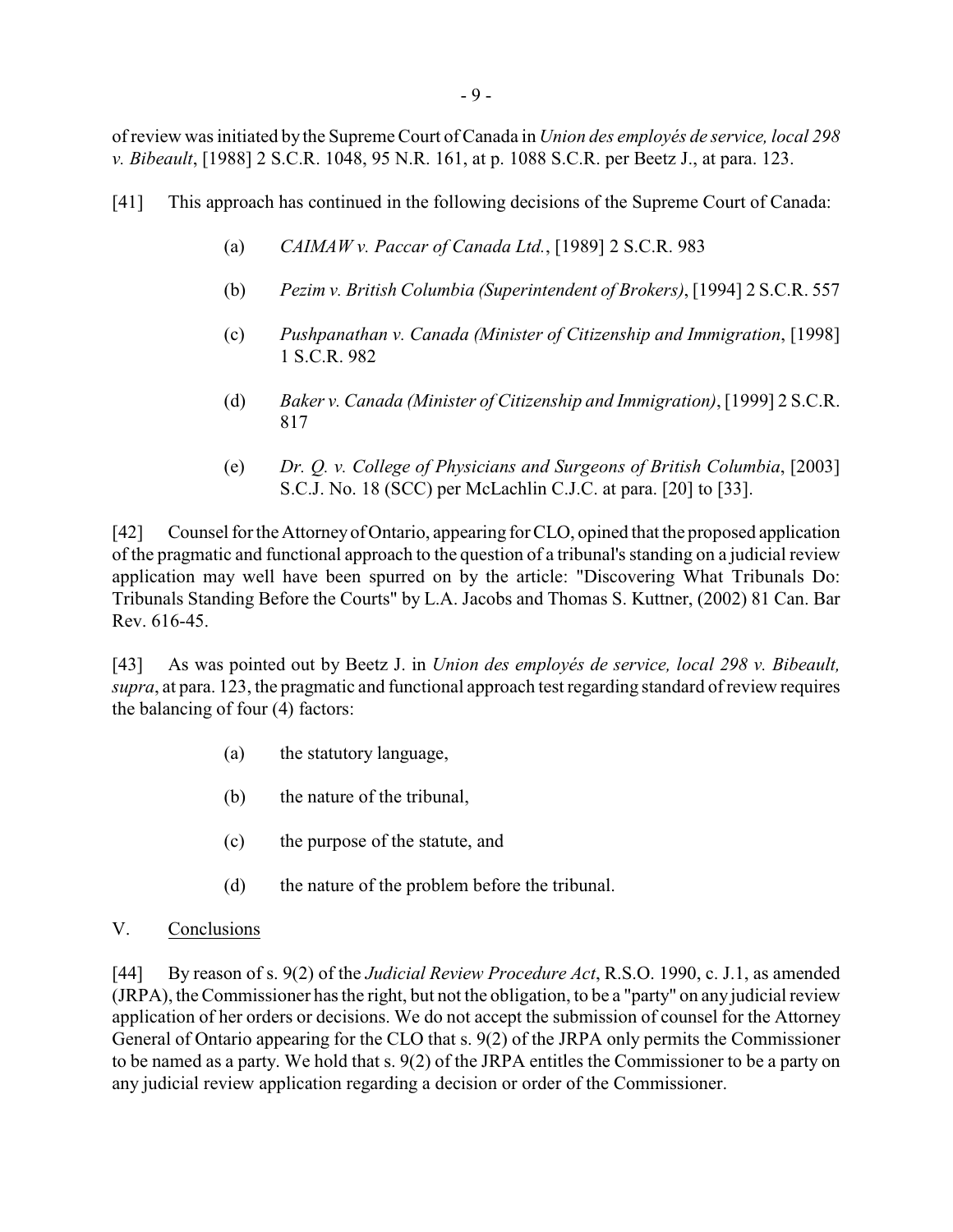[45] By being a "party" to the judicial review, the Commissioner and her counsel have the same scope as any other party, save as to any limitations imposed by a rule of court. See: *Major Mack Hotel v. Ontario (Liquor Licence Board)*, [1994] O.J. No. 2943 (Ont. Div. Ct.), affirmed on other grounds, [1999] O.J. No. 1418 (C.A.).

[46] In *Consolidated-Bathurst Packaging Ltd. v. International Woodworkers of America, Local 2-69 et al.* (1985), 51 O.R. (2d) 481, 20 D.L.R. (4th) 84 (Div. Ct.), the majority (J. Holland and Rosenberg JJ.) and the minority (Osler J.) discussed the extent to which a "party" to a judicial review would be entitled to participate in submissions before the court. The members of the Divisional Court were unanimous on that issue. The decision of the Divisional Court was reversed, on other grounds, by the Court of Appeal: Blair, Cory and Grange JJ.A.: (1986), 56 O.R. (2d) 513, 31 D.L.R. (4th) 444 (C.A.). The Supreme Court of Canada affirmed the decision of the Court of Appeal for Ontario: [1990] 1 S.C.R. 282, 68 D.L.R. (4th) 524. Neither the Court of Appeal nor the Supreme Court of Canada discussed the issue of standing.

[47] Per Rosenberg J., at p. 488 O.R.:

In the *Transair* case, Spence J., who was in the majority on this aspect of the decision, stated at p. 747 S.C.R., p. 440 D.L.R.:

The issue of whether or not a board has acted in accordance with the principles of natural justice is surely not a matter upon which the Board, whose exercise of its functions is under attack, should debate, in appeal, as a protagonist and that issue should be fought out before the appellate or reviewing court by the parties and not by the tribunal whose actions are under review. In the words of Aylesworth J.A., as quoted above, such a proceeding would not indicate the impartiality of the Board or emphasize its dignity. (Emphasis added)

In the *Northwestern Utilities* case, Estey J., delivering the unanimous decision of the Supreme Court of Canada, stated at p. 709 S.C.R., p. 178 D.L.R.:

The Board is given a clear opportunity to make its point in its reasons for its decision, and it abuses one's notion of propriety to countenance its participation as a full-fledged litigant in this court, in complete adversarial confrontation with one of the principals in the contest before the Board itself in the first instance.

In both these cases, however, the board was the appellant. In the present case the board is a party to the proceedings on the basis of s. 9(2) of the *Judicial Review Procedure Act*, R.S.O. 1980, c. 224, which reads as follows:

9(2) For the purposes of an application for judicial review in relation to the exercise, refusal to exercise or proposed or purported exercise of a statutory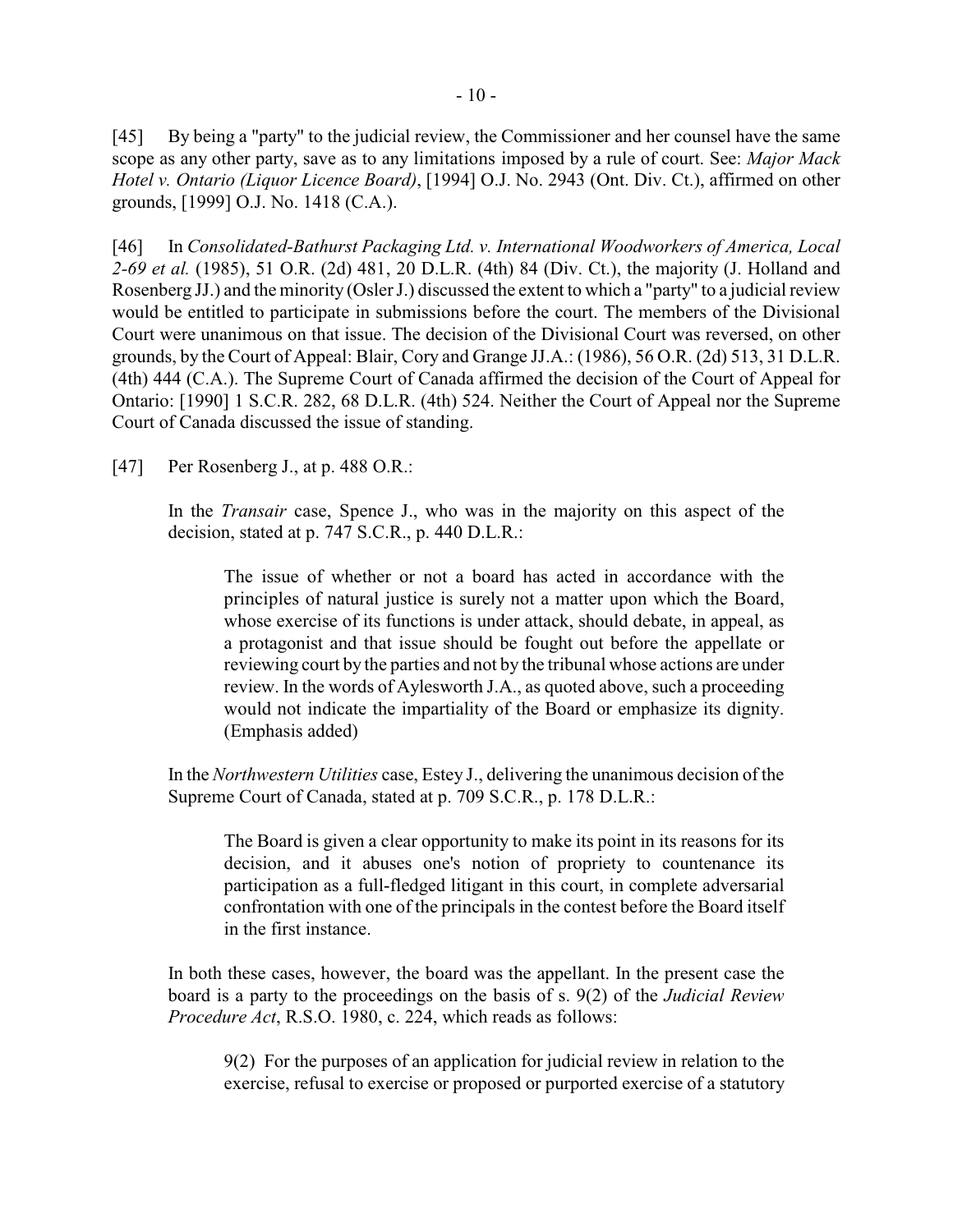power, the person who is authorized to exercise the power may be a party to the application.

It was our view that the word "may" conferred on the board the right but not the obligation to be a party.

Once the board is properly a party to the proceedings, it becomes a rule of court, rather than a rule of law, to decide the extent to which it will be entitled to participate in the argument. We were all of the view that since it was a long-standing procedure of the board that was under attack it would be appropriate if their counsel were allowed to make submissions in defence of their practice and, accordingly, we allowed their counsel full latitude in answering the submissions of the applicant.

Per Osler J. at p. 499 O.R.:

In any event, while both *Transair* and *Northwestern Utilities* must be viewed in the light of what was said in *Bibeault*, we are of the opinion that the rule restricting the right of a tribunal to make submissions before the court is a rule of the court rather than a rule of law, and the extent of participation to be permitted to the board must depend on the circumstances of each case.

Finally, it is not to be forgotten that Estey J., in *Northwestern Utilities*, found, at p. 708 S.C.R., p. 177 D.L.R. of the judgment, that, under the legislation there being considered, the board was "given *locus standi* as a participant in the nature of an *amicus curiae* but not as a party".

In Ontario, the *Judicial Review Procedure Act*, R.S.O. 1980, c. 224, provides, in s. 9(2), as follows:

9(2) For the purposes of an application for judicial review in relation to the exercise, refusal to exercise or proposed or purported exercise of a statutory power, the person who is authorized to exercise the power may be a party to the application.

We do not regard the word "may" as giving us discretion to refuse the board standing as a party. We consider that, both as a matter of right and in any case as a proper exercise of our discretion, the board should be heard on the matter of the questioned procedure. We permitted submissions to be made without making a final decision on their admissibility. In my opinion, that tentative decision was correct and should now be confirmed. Accordingly, I shall take the board's submissions into account in deciding the matter.

[48] In his text, "Administrative Law" (Toronto, Ont.: Irwin Law, 2001), at p. 459, Professor David Mullan states: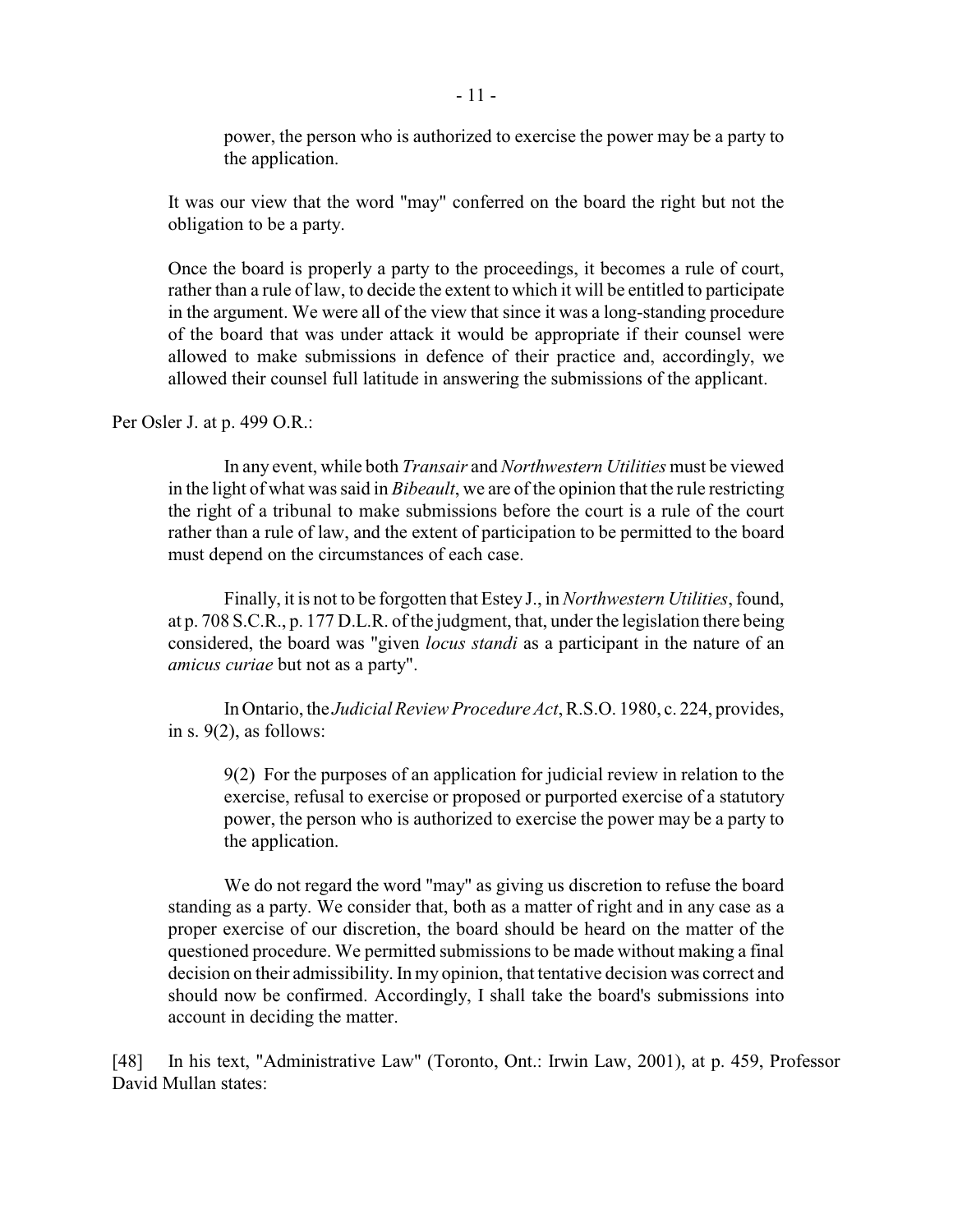In this regard, one of the interesting observations made by Osler J. in *Consolidated-Bathurst* was that

the rule restricting the right of a tribunal to make submissions before the Court is a rule of the court rather than a rule of law, and the extent of the participation to be permitted to the [tribunal] must depend on the circumstances of each case.

Whether or not that does represent the current state of Canadian law in this area, Osler J.'s approach has much to commend it. The issue of tribunal participation would be far better conceived of in terms of judicial discretion than as a set of precise rules where tribunal participation depends on the grounds on which appeal or review is being pursued.

Under a discretionary approach, the principal question should probably be whether the participation of the tribunal is needed to enable a proper defence or justification of the decision under attack. If that decision will almost certainly be presented adequately by the losing party at first instance or by some other party or intervenor such as the attorney general, there may be no need for tribunal representation irrespective of the ground of judicial review or appeal. On the other hand, where no one is appearing to defend the tribunal's decision, where the matter in issue involves factors or considerations peculiarly within the decision maker's knowledge or expertise, or where the tribunal wishes to provide dimensions or explanations that are not necessarily going to be put by a party respondent, then there should clearly be room for that kind of representation to be allowed within the discretion of the reviewing or appellate court. Indeed, in at least some instances, a true commitment to deference and restraint in intervention would seem to necessitate it.

[49] In our view, the Commissioner's participation and right to make submissions on a judicial review application are best left to judicial discretion rather than to a set of hard and fast rules. The unknown factor always is: "who will appear on the judicial review?" The court hopes for participation by the requester, the head and the Commissioner. The court hopes that each will file a factum, with counsel for the Commission, perhaps having a "watching brief" at the hearing. However, statistics and history show that rarely does a requester appear on a judicial review. Therefore, unless counsel for the Commissioner appears, the court would be left with only one party before it, the Head, a party represented by the Attorney General for Ontario. Indeed, in this case, if the ruling sought by the CLO were made, and absent the *amicus curiae*, the only party before the court would be counsel for the CLO in the person of counsel for the Attorney General of Ontario. That state of affairs should not be cultivated. To repeat the submission of the *amicus curiae's* factum:

30. Conversely, the Attorney General will possess sufficient sophistication to address the broader issues. However, the Attorney General is in an inherent conflict of interest with respect to access to information cases and cannot represent the public interest. The FIPPA regime regulates the release of government information. It is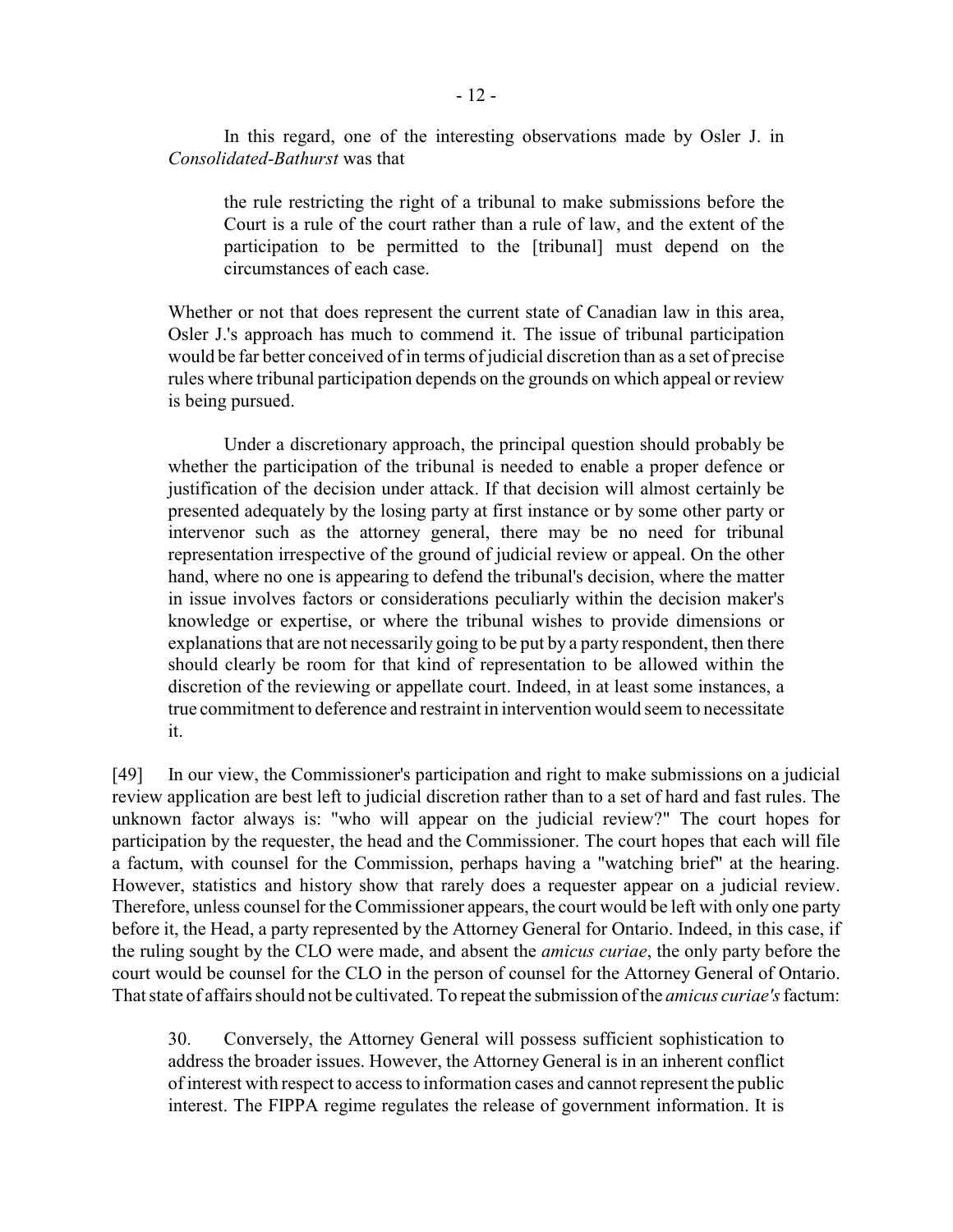unreasonable to expect the Attorney General to advocate on behalf of the public interest when it will often be responding, as is the case here, on behalf of the party withholding the information. Such a proposition sits uneasily with the objective of FIPPA [s. 1(a)(iii)] to have decisions regarding the disclosure of government information be reviewed independently of government.

[50] While the members of the panel appreciate what Professor Mullan meant when he wrote (op. Cit.: p. 457): "Obviously, this is a domain fraught with uncertainty for any statutory authority evaluating whether or not it should attempt to defend itself in judicial review proceedings", the members of this panel cannot foretell what issues will be presented to the court in the next judicial review application, nor who will enter an appearance, nor who will file a factum, nor who will appear at the hearing of the judicial review. If, during a particular hearing, the members of this court conclude that certain submissions by the Commissioner on particular issues would "produce a spectacle not ordinarily contemplated in our judicial tradition", we feel safe in saying that the court will have no hesitation in immediately limiting or halting such submissions.

[51] If the order sought by counsel for the CLO/AG Ontario, were made, the court would, in this case and in many cases to come, deny itself legitimate, helpful submissions from counsel for the Commissioner, the office appointed by the legislature to arbiter access to information disputes between the head and the requester.

[52] In the result, the motion launched by counsel for the CLO for an order declaring that the Commissioner does not have standing on this judicial review application is dismissed.

# **The Merits of the Judicial Review:**

- I. The Issues:
- [53] There are two issues before us:

a) Did the adjudicator err in interpreting the second portion of s. 19 of FIPPA (relating to Crown litigation privilege) as not applicable to exempt the records in question from disclosure?

b) Did the adjudicator err in interpreting s. 13 of FIPPA (advice of a public servant) as not applicable to exempt the records in question from disclosure?

II. The Office of the CLO:

[54] Because the nature and role of the CLO is central to this case it is necessary to review its statutory framework and the evidence as to its functioning, with particular reference to its role as the Litigation Guardian and lawyer for children. Children cannot represent themselves nor retain counsel to conduct civil litigation. As parties under disability, children must commence, continue or defend proceedings by a litigation guardian: rule 7.01 [Rules of Civil Procedure, R.R.O. 1990, Reg. 194].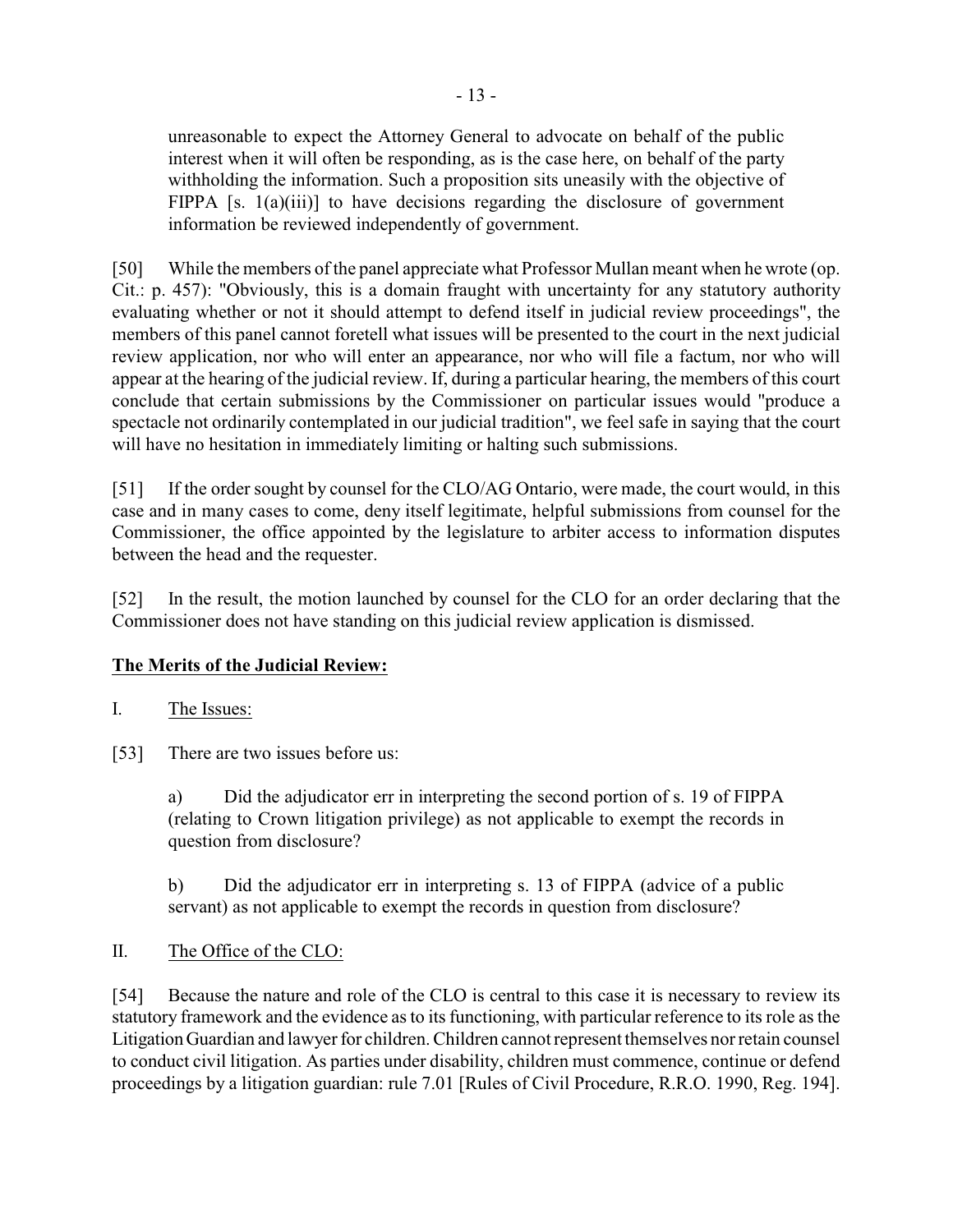Where no other suitable person comes forward, the CLO is to be appointed as litigation guardian: rule 7.04(1)(a).

[55] The scope of the authority, and the concomitant responsibility, of a litigation guardian is described in rule 7.05(2):

A litigation guardian shall diligently attend to the interests of the person under disability and take all steps necessary for the protection of those interests, including the commencement and conduct of a counterclaim, crossclaim or third party claim.

[56] In child protection proceedings, the CLO may be appointed to act as legal representative for a non-party child under the *Child and Family Services Act*, R.S.O. 1990, c. C.11, s. 38. The CLO normally performs this function through a panel of specially trained members of the private bar. The applicant submits that the role of the CLO in that case is to "place the minor's interests, views and preferences before the court and to provide context for those views and preferences".

[57] The CLO is appointed pursuant to s. 89 of the *Courts of Justice Act*, R.S.O. 1990, c. C.43, which requires the CLO to be a lawyer, but is silent as to the structure of the office. The applicant asserts that [the] CLO is an "independent law officer of the Crown". The duties of the office are to be found in a wide variety of legislation. These provisions are summarized in the factum of the Amicus<sup>2</sup> as follows:

. . . Section 89(3) provides that the [CLO] shall act as litigation guardian for a minor person or other person who is a party to a proceedings, where another Act or the Rules of Court require it. As such, its responsibilities are scattered in disparate pieces of legislation. They are summarized below with the appropriate legislative references:

- (a) To act as a litigation guardian on behalf of a minor in the context of civil litigation where the child is a party to the litigation; (see rules 7.04, 7.03, 7.06, *Child and Family Services Act*, s. 81(2))
- (b) To represent a minor in a child protection hearing (see sections 38(5) and 124(8) of the *Child and Family Services Act*).
- (c) To represent a child in a custody and access matters up to an included [sic] drafting a report for the assistance of the court where the child is not a party to the proceedings (see rules 7.04(2) and 69.16 and s. 112 of the *Courts of Justice Act*).
- (d) To review the fairness of settlements on behalf of minors, participate in the appointment of guardians for children, comment on the sale of property of a minor, the removal of a solicitor of record and the withdrawal of a special

 $<sup>2</sup>$  Paragraph 13.</sup>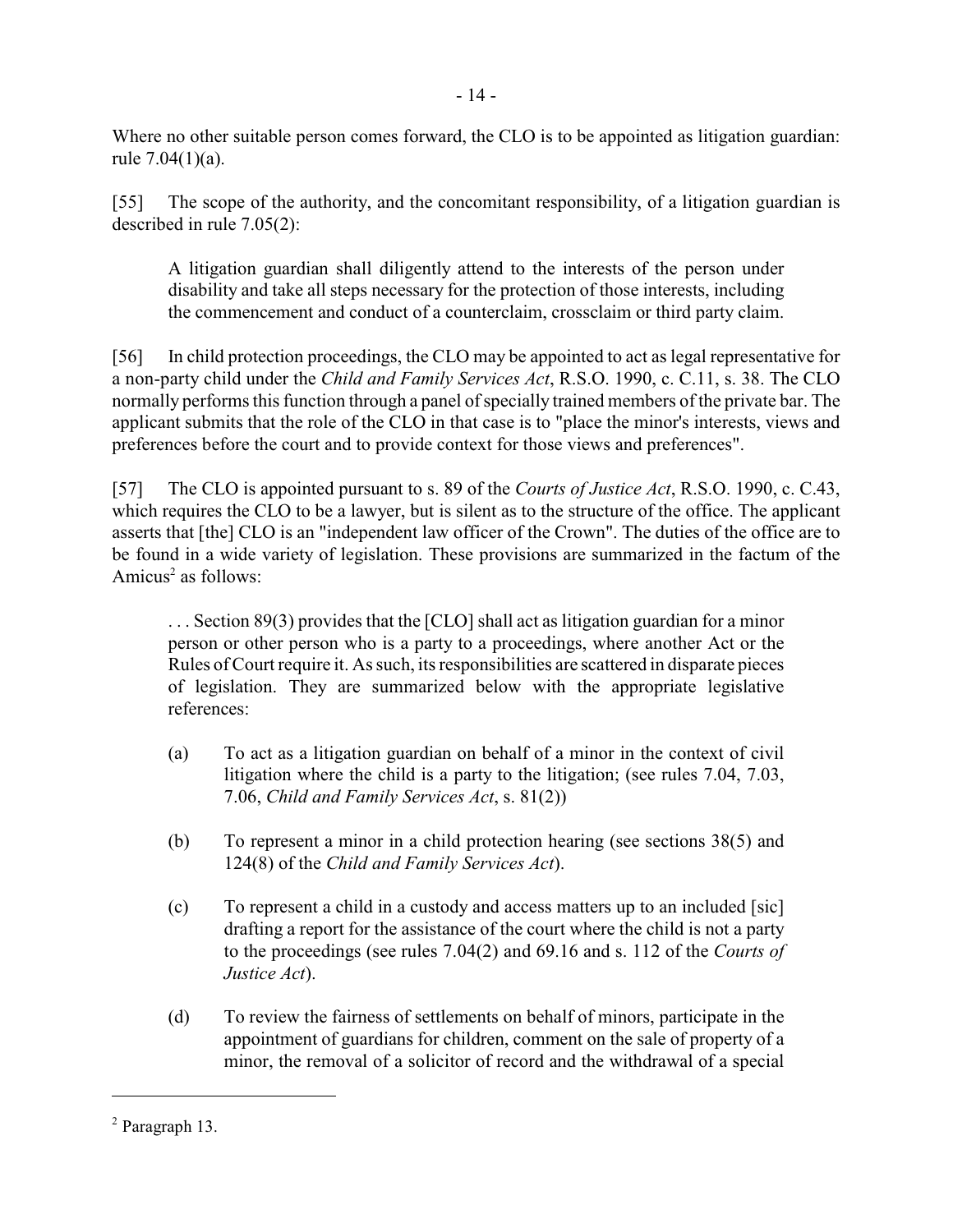party's application (see rules 7.08(5), 66 and 67 and sections 47 and 59 of the *Children's Law Reform Act*).

(e) The power to inspect, remove and disclose information in the register and confirm consents by a minor (see sections 75(7) and 137(11) of the *Child and Family Services Act*).

[58] We accept as accurate, the CLO's self-description as an "independent" law officer of the Crown. As will appear, that does not lead us to conclude that she is "Crown counsel", as that phrase is used in s. 19 of FIPPA, but we do conclude that her office, although formally a branch of the Ministry of the Attorney General, is an independent office having specialized functions for which a large degree of independence from the Ministry is vital.

[59] In the cases handled for the requester, the CLO was appointed as litigation guardian in two civil files, a statutory accident benefits proceeding arising from a head injury to Jane Doe and a *Family Law Act* claim arising from an injury to Jane Doe's mother. Pursuant to an order of the Superior Court, the CLO was appointed under s. 38 of the *Family and Child Services Act* to provide legal representation to protect Jane Doe's interest in child protection proceedings.

[60] Most of these statutory duties, and all that are involved in this case, are the duties of any lawyer who takes a case. The Amicus submitted that the CLO, in reviewing a proposed settlement, exercises a quasi-public function in reporting on the proposal to the court. But the review is done for the protection of the minor, and only secondarily as a protection of the judicial system, ensuring that justice is both done and seen to be done. The review is in no sense performed for the benefit of the Crown, or the Ministry of the Attorney General. Even if the CLO does have some quasi-public aspects to her duties, the major part of her duties involve actual or potential litigation in which she acts in the same manner that a member of the private bar is obliged to act.

[61] Missing from this legislative catalogue, and not suggested by the applicant, is any notion that the CLO is part of the policy arm of the Ministry, preparing memos of advice for the Ministry alone. No doubt, if asked, the CLO would prepare a memo on policy but the catalogue of documents provided by the then-CLO, Mr. McTavish, (see below) does not suggest any such document would be found in the litigation files of Jane Doe. When these lawyers wrote memos to each other, they were not advising the Minister; they were representing Jane Doe, devising strategy, assessing the case, the reliability of the witnesses, the likely result of a trial and the other myriad factors dealt with by co-counsel in communications to each other.

[62] In these three instances, the CLO acted as a lawyer for the minor. That she was also the litigation guardian does not alter the fact that she was their lawyer. The CLO is a lawyer; her office is a law office; her agents are lawyers. Together, they undertook to represent Jane Doe in three litigations. They are her lawyers and she is their client. That this is so was tacitly admitted when the CLO did not seek judicial review of the part of the decisions before us that refused to permit the CLO to claim solicitor/client privilege against Jane Doe because she was their client.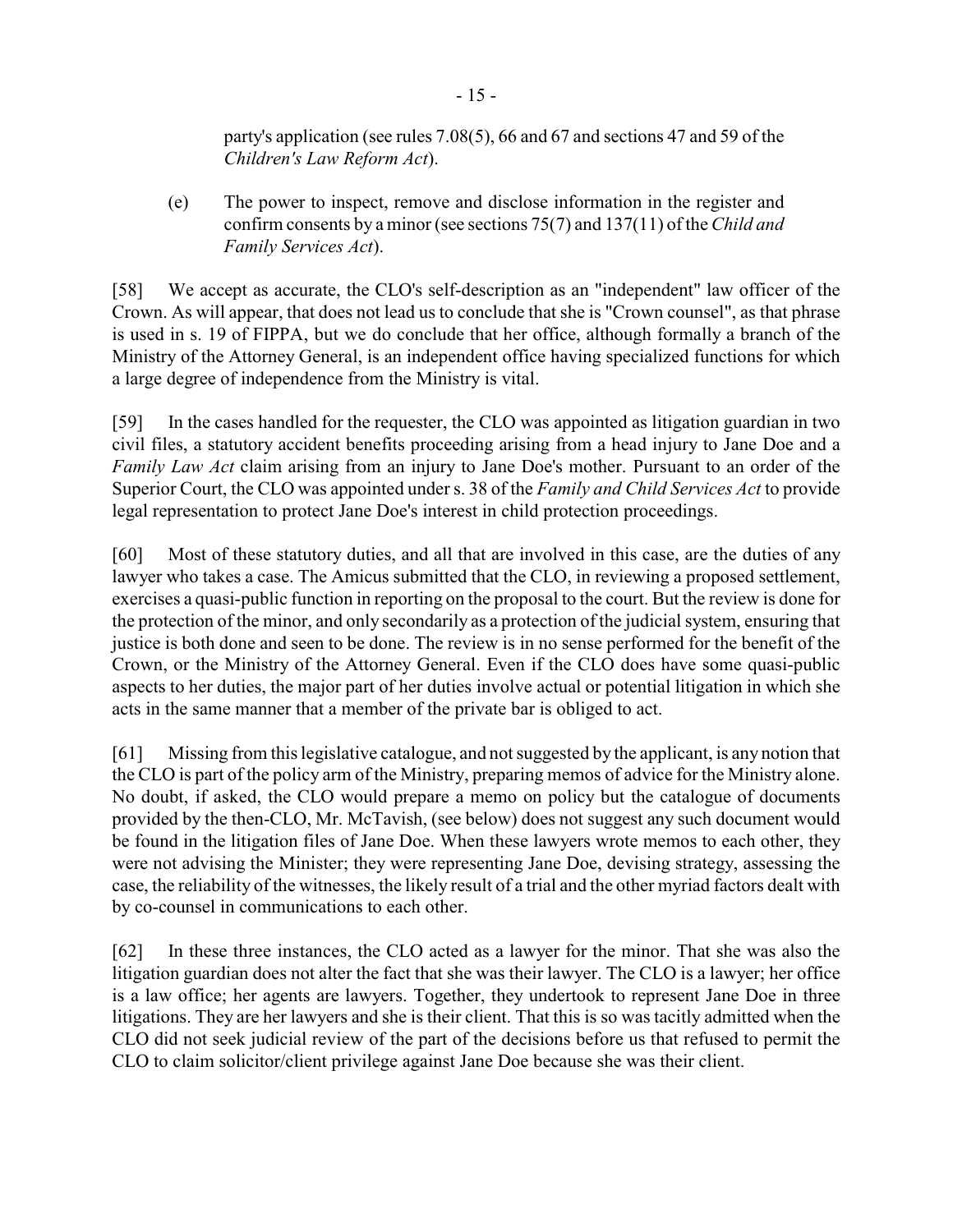### III. The Claim for Exemption Under Section 19:

[63] Section 19 contains two different exemptions. A head may refuse to disclose a record:

a. "that is subject to solicitor-client privilege" (commonly referred to as "Branch 1" of s. 19); or

b. "that was prepared by or for Crown counsel for use in giving legal advice or in contemplation of or for use in litigation" (commonly referred to as "Branch 2" of s. 19).

[64] Although the CLO relied upon both branches before the adjudicator, it no longer relies upon Branch 1, as already noted. The CLO now relies upon Branch 2 of s. 19 with respect to most of the records remaining at issue in this application, including the following types of documents:

- a. from the litigation guardian files -- interoffice memoranda/ notes/emails; handwritten notations; memoranda of phone conversations, including those between in-house staff and private sector counsel retained to act for The Children's Lawyer ("the private sector lawyer") or his staff; letters to/from in-house staff to/from the private sector lawyer; letters to/from in-house staff to/from other counsel; letters to/from in-house staff; memoranda to file/ handwritten notes by in-house staff; emails to/from other counsel; file documents prepared by in-house staff; draft documents;
- b. from the child protection file -- memoranda of phone calls; memoranda to file/handwritten notes prepared by private sector counsel retained to act for the child ("private sector counsel"); letters to/from private sector counsel to/from in-house staff; draft documents; letters to/from private sector counsel to/from other counsel; letters to/ from private sector counsel to/from another agent of The Children's Lawyer; letters to/from private sector lawyer.<sup>3</sup>

[65] In submissions to the adjudicator, the CLO argued that the undisclosed records included documents that were subject to solicitor-client privilege, documents prepared by or for Crown counsel for use in giving legal advice or in contemplation of or for use in litigation, drafts annotated by counsel for use in giving legal advice and/or lawyers' notes, to which a litigant seeking his file from his lawyer is not entitled.<sup>4</sup> In support of this contention, it filed an affidavit from the then-CLO, Mr. McTavish, that he had retained the outside counsel to act in the litigation involving Jane Doe, and that they had prepared the documents in the course of that retainer for use in giving legal advice or in contemplation of or use in the litigation. Mr. McTavish referred to these lawyers as "outside counsel" and not as "Crown counsel". The characterization of them as "Crown counsel" in the submissions of the CLO is not supported by this affidavit. As well, Mr. McTavish did not indicate

 $3$  Exhibit A to the affidavit of Willson McTavish, Application Record, Tab 7.

<sup>&</sup>lt;sup>4</sup> Submissions by the Office of the Children's Lawyer, Application Record, Tab 4, pp. 45-47.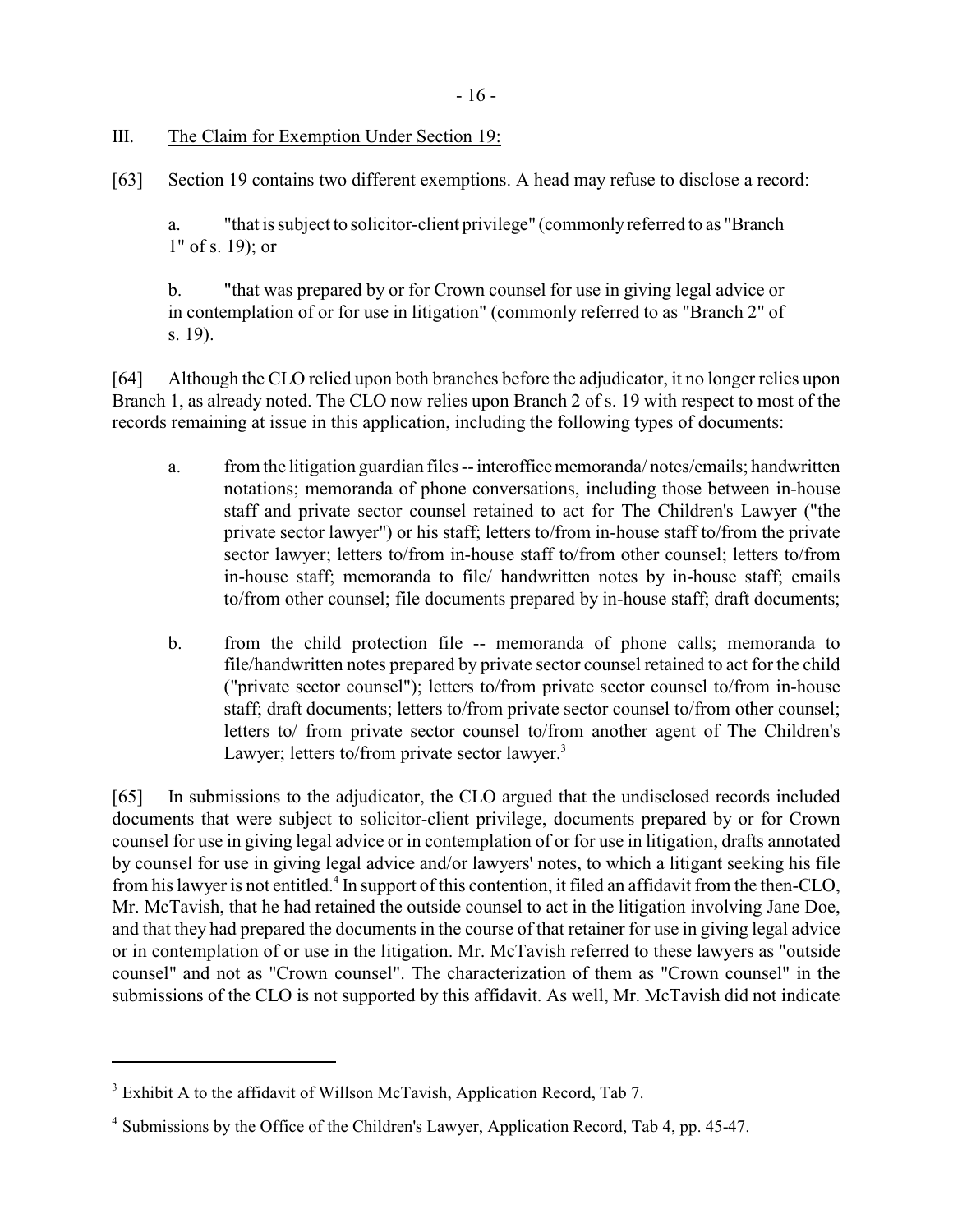that these records were prepared to give advice to the Ministry on any policy or other matter beyond the narrow bounds of preparing the client's case for trial or settlement.

[66] In his initial decision, the adjudicator found that the solicitor-client privilege could not be claimed against the client, Jane Doe. It is her privilege and not the privilege of her lawyer. Arguments that the CLO was actually the client were overly technical and were rejected. It was not reasonable for theCLO to intend that its communications with outside counsel about her case would be confidential from Jane Doe, the very individual for whom they were acting. Reference was made to the decision of the Court of Appeal in *Chrusz*<sup>5</sup>, where Doherty J.A. emphasized the importance of the pre-existing relationship between the parties in analyzing a claim of solicitor-client privilege by an insurer against its own insured. In assessing the intention as to confidentiality, the claim cannot be approached as if the parties were strangers. That finding is not complained of before us and is clearly correct.

[67] Under the second branch of s. 19, the adjudicator held that the purpose of litigation privilege was to protect the adversarial process by preventing counsel for one party from being compelled to prematurely produce documents to an opposing party or its counsel. It did not exist to protect the CLO from the individual the CLO represented. The adjudicator therefore concluded that Branch 2 could not be invoked by the TCL against the child it represented.

[68] Ten days after the release of the adjudicator's initial order, the CLO wrote requesting a reconsideration of the ruling as to s. 19, second branch. The request was based on this court's decision in *Big Canoe*<sup>6</sup>, where the distinction between the two branches of s. 19 was addressed. The requester, an insurer, sought disclosure of the working papers and documents in a Crown prosecutor's file on a particular prosecution arising out of the death of the life insured in a confrontation with two other men. The insurer's purpose was to use the information to defend an action by the family of the deceased insured to obtain benefits by showing that the deceased insured's death was as a result of his participation in a criminal act.

[69] The adjudicator analyzed s. 19's second branch as analogous to litigation privilege and as not intended to give the Crown any privilege more extensive than was available at common law to other solicitor-client relationships. It was not intended to shield information from the client. She reasoned that, as the litigation had ended, the litigation privilege in the second branch could no longer be relied on.

[70] This court, affirmed by the Court of Appeal, held that the adjudicator was in error: there was no temporal limitation in the second branch of s. 19, and thus the protection granted by the section did not end with the litigation, even though the privilege at common law did. That was the plain meaning of the words of the section, and the statement of Minister Scott to the legislative committee indicated the intention was to give Crown counsel permanent exemption.

<sup>&</sup>lt;sup>5</sup> General Accident Assurance Co. v. Chrusz (1999), 45 O.R. (3d) 321 (C.A.)

*Ontario (Attorney General) v. Big Canoe* (2001), 208 D.L.R. (4th) 327; aff'd (2002), 62 O.R. (3d) 167 <sup>6</sup> (C.A.); leave to appeal to S.C.C. refused May 15, 2003.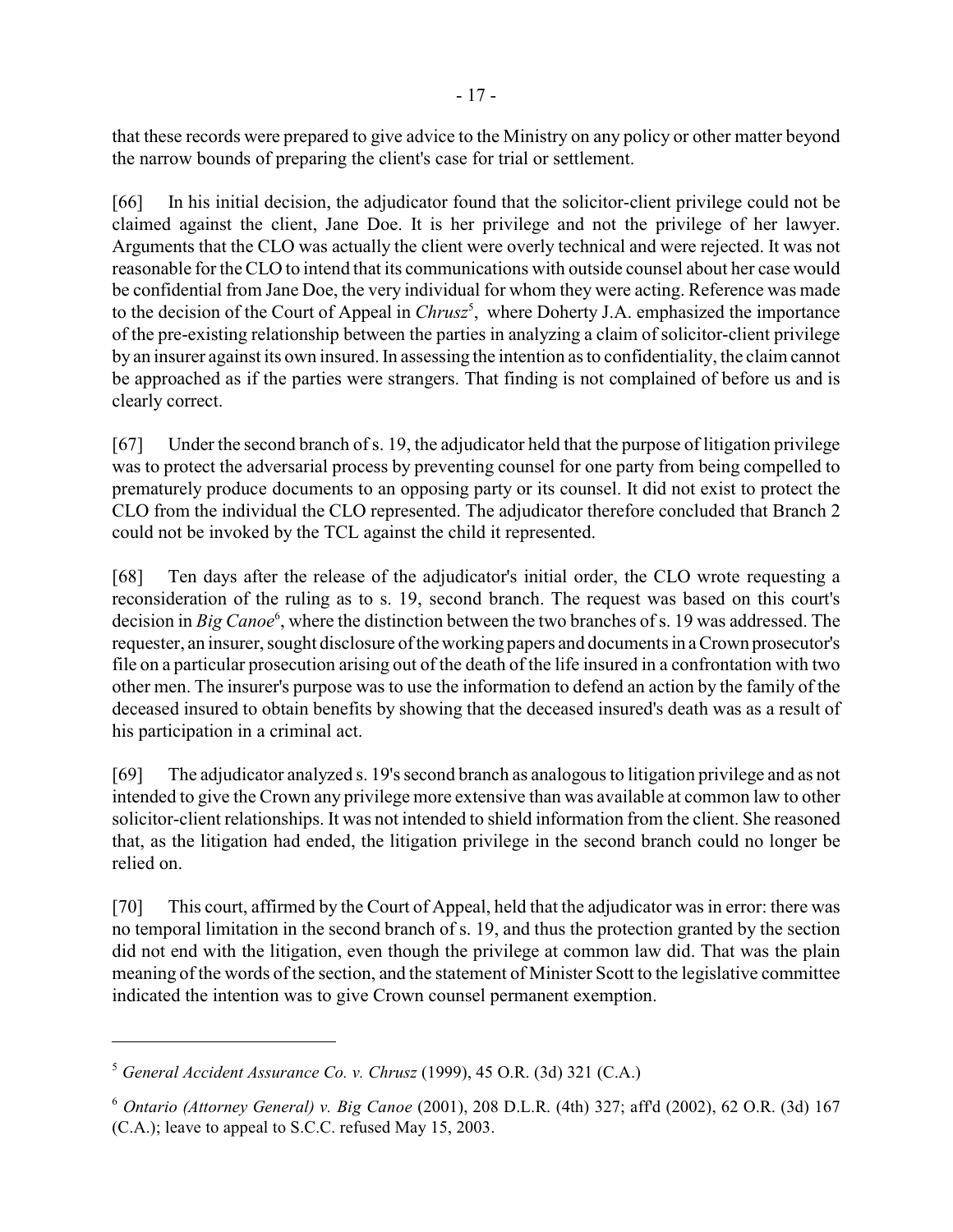[71] The adjudicator did reconsider his decision but declined to alter it as he did not think that *Big Canoe* had the effect contended for by the CLO.

[72] The CLO then brought this application for judicial review.

[73] The application calls for us to interpret two sections of the FIPPA, ss. 19 and 13, but in this part of the reasons we deal only with s. 19. The parties all agree that the task before the adjudicator as to s. 19 was a question of statutory interpretation and, therefore, the standard of review on this judicial review is correctness, as decided by the Court of Appeal in *Big Canoe, supra*.

[74] As it is both recent and authoritative, it is appropriate at the outset to consider the *Big Canoe* decision. The importance of this case in our context lies partly in what was said, and partly in what was not addressed. Because the case involved a Crown prosecutor in a criminal prosecution, the court did not have to consider the question of who are Crown counsel within the meaning of s. 19. The Court of Appeal did consider the statement of Minister Scott as part of the context, stating that he appeared to believe that the new section was extending solicitor client privilege to the Crown in cases where there might be a problem because of concern as to who the client was, but the court said that the two kinds of privilege are quite different. The error of the inquiry officer was in assuming the intent was to grant litigation privilege to Crown counsel and then reading in the common law temporal limit. It is clear from *Big Canoe* that the second branch of s. 19 is a free-standing statutory exemption and not a simple replication of the common law litigation privilege. It is to be interpreted as a statutory provision.

[75] Under the modern approach to statutory interpretation, the language of the statute must be addressed in its context. In referring to the context, the Court of Appeal said (pp. 172-73 O.R.):

Finally, the "modern" interpretation method was reformulated in Canada by Professor R. Sullivan: Driedger on the Construction of Statutes (3rd ed. 1994) at p. 131:

There is only one rule in modern interpretation, namely, courts are obliged to determine the meaning of legislation in its total context, having regard to the purpose of the legislation, the consequences of proposed interpretations, the presumptions and special rules of interpretation, as well as admissible external aids. In other words, the courts must consider and take into account all relevant and admissible indicators of legislative meaning. After taking these into account, the court must then adopt an interpretation that is appropriate. An appropriate interpretation is one that can be justified in terms of (a) its plausibility, that is, its compliance with the legislative text; (b) its efficacy, that is, its promotion of the legislative purpose; and (c) its acceptability, that is, the outcome is reasonable and just.<sup>7</sup>

(Emphasis added)

Quotation from *2747-3174 Québec (Régie des permis d'alcool)*, [1996] 3 S.C.R. 919, per L'Heureux-Dubé 7 J., at pp. 1005-06.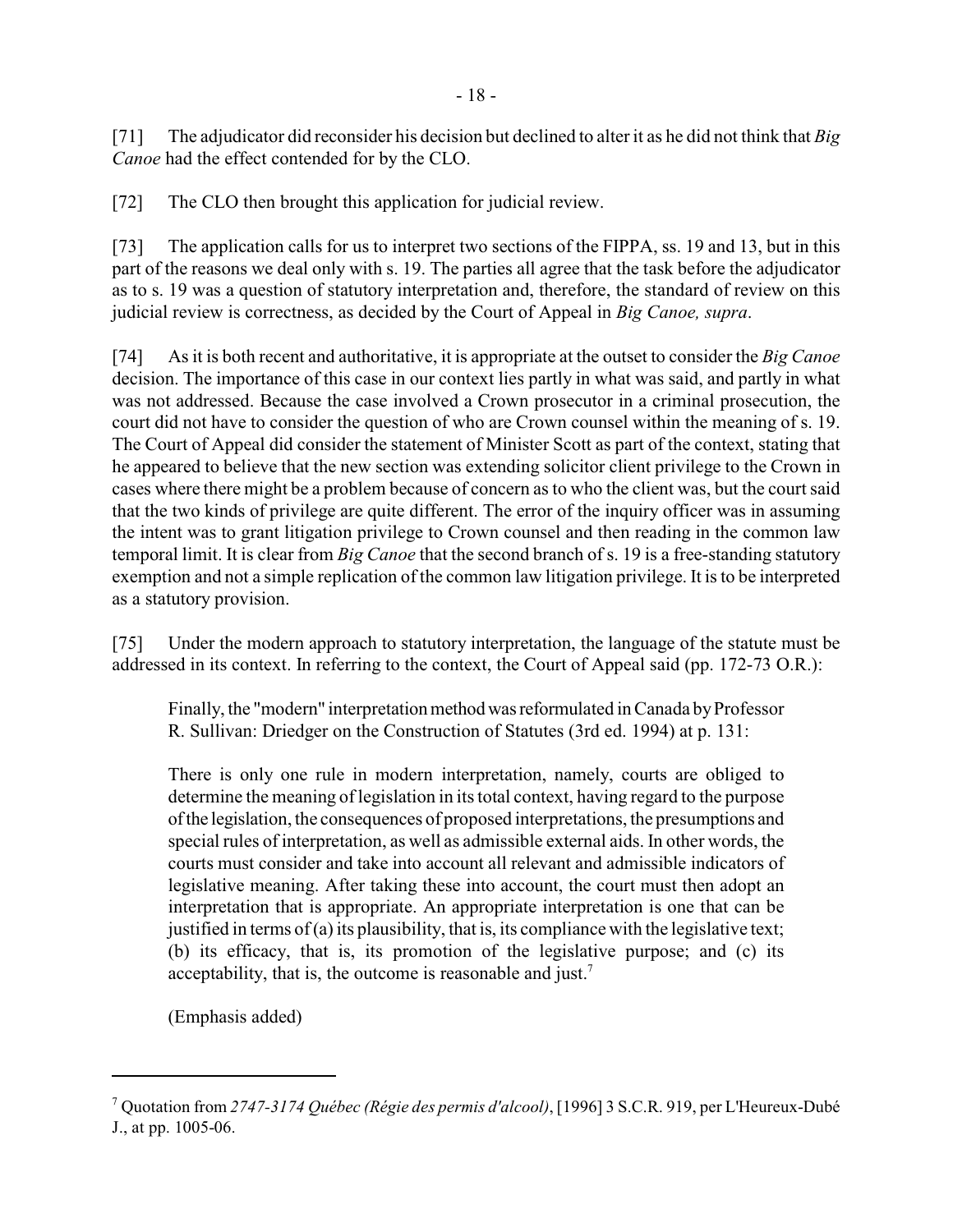[14] Applying that test supports the plain meaning test. The broad intention of the Act is to offer transparency to government functioning with exceptions where the interests of public knowledge are overbalanced by other concerns. In the present case, the requester seeks assistance in a civil proceeding following a criminal prosecution concerning the same incident. The purpose and function of the Act is not impinged upon by this request. However, to open prosecution files to all requests which are not blocked by other exemptions could potentially enable criminals to educate themselves on police and prosecution tactics by simply requesting old files. Among other concerns that come to mind are that witnesses might be less willing to co-operate or the police might be less frank with prosecutors. It should be kept in mind that this is the Freedom of Information Act and does not in any way diminish the power of subpoena to obtain documents, such as those in issue here, where appropriate and relevant in litigation. I can therefore see no countervailing purpose or justification for an interpretation that would render the Crown brief available upon simple request.

[76] This passage is very important. It illustrates the concerns to be addressed. They include balancing the objective of transparency of government functioning and the interests of public knowledge against other concerns; and considering whether the purpose and function of FIPPA are impinged upon by one interpretation or the other. Having performed this analysis, the court found many disadvantages and no countervailing purpose or justification for an interpretation that would render the Crown brief in a criminal case available to the public upon simple request. In our view, this is the sort of analysis which we must perform.

[77] The CLO submits that "Crown counsel" in s. 19 includes the CLO, and so it is entitled to the exemption. The status of the requester as a client of the CLO is not relevant to the interpretation of the exemption, although it might inform the decision of the Head to claim the exemption. That decision is not before the court and so is irrelevant. The statute is of general application and must be interpreted in a way applicable to a broad range of requests and records in a broad range of circumstances. The interpretation of the exemption cannot be tailored to the identity or status of the requester. The decision of the adjudicator altered the exemption under the guise of interpreting it, when the plain meaning was that, as Crown counsel, the CLO was entitled to the exemption.

[78] The respondent and the Amicus submit that the CLO is not "Crown counsel" and therefore, on the plain meaning of the section, the CLO is not entitled to the exemption. Further, even if the CLO is "Crown counsel", its fiduciary duty to the client prevents it from availing itself of the exemption, which in any event cannot operate against the client. The CLO objects to these "new" arguments being submitted at the judicial review stage.

[79] The CLO's submission on this point is without merit. In the CLO's submissions to the adjudicator $\delta$ , specific submissions were made that the outside counsel were "Crown counsel" within s. 19. In a letter from the respondent to the Ministry prior to the hearing, the respondent raised the issues of fiduciary duty along with solicitor-client and other relationships. The Ministry, on behalf

 $8$  Public Record vol. 1, tab 19, p. 96.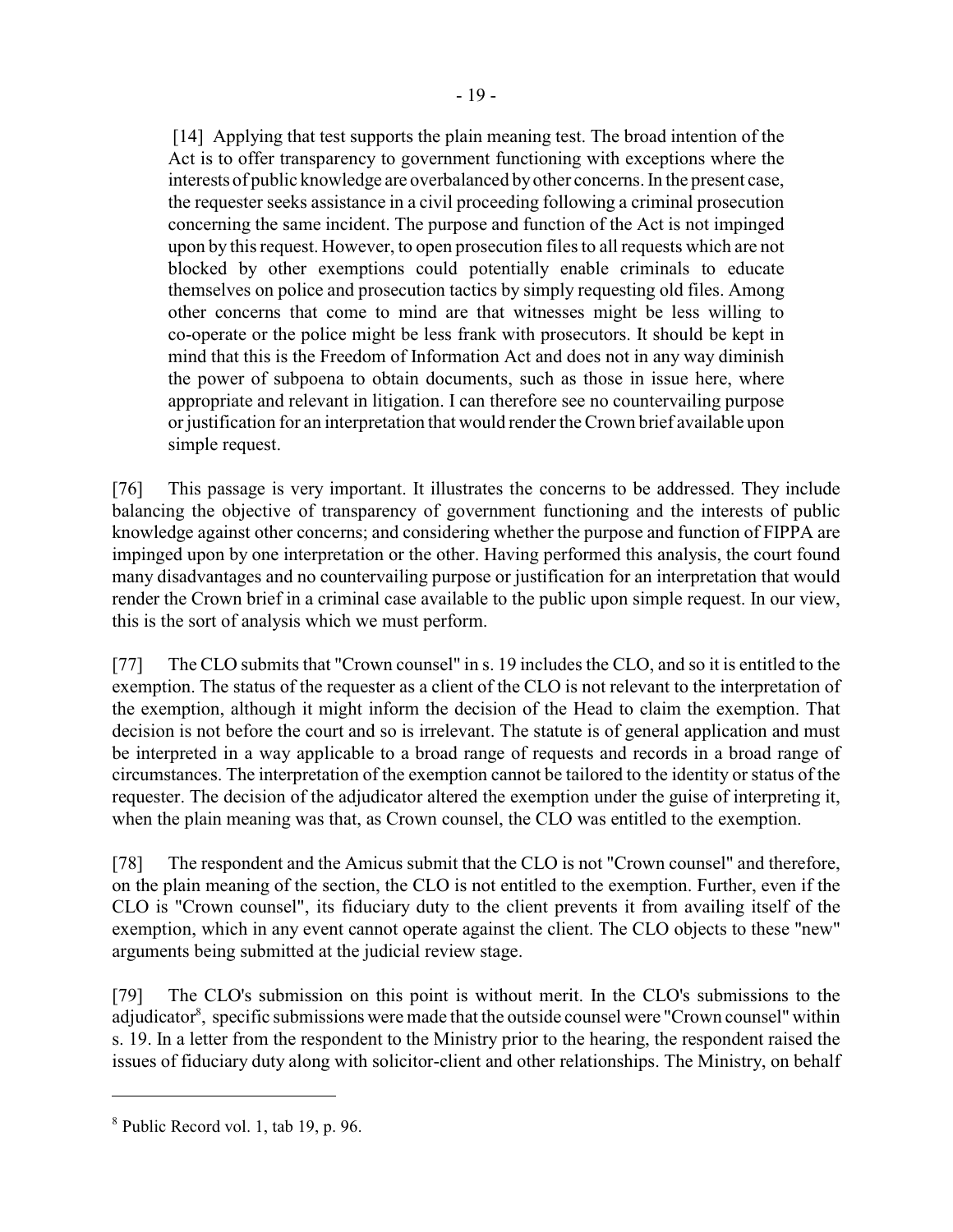of the CLO, acknowledged that the CLO "may have some fiduciary duties toward [Jane Doe]" and argued that this did not affect her right to access information from [the] CLO. It is clear that these are not new issues. Although they may not have been front and centre at the hearing, they were raised in the record and are open to the respondent and the Amicus to raise before us.

[80] Turning to the task of interpretation that is before us, the first issue is what is included in the statutory reference to Crown counsel. The term is not defined in FIPPA, nor have we been referred to any definition in any other Act.

[81] The CLO submits that the Commissioner has several times held that the CLO is Crown counsel as are those lawyers from the private bar whom the CLO retains, indeed, any legal advisor employed or retained by the Crown<sup>9</sup>. The narrow definition of Crown counsel proposed by the respondent fails to recognize the unique position of the CLO and her counsel. Their provision of legal services to children takes place in the course of the administration of justice pursuant to statutory and other duties. It is not appropriate to analogize the CLO's unique function to that of a private sector counsel acting for an adult client.

[82] The respondent Commissioner submitted that in her role as litigation guardian or legal representative of a child, the CLO is not Crown counsel. She does not represent or advise the Crown or Her Majesty, which is the meaning to be given to the phrase. Although it is not a formal definition, s.  $3(5)$  of the *Barristers Act*<sup>10</sup> is under the heading of Crown Counsel and preserves the traditional precedence in court accorded to ". . . any member of the bar when acting as counsel for Her Majesty . . . in any matter depending in the name of Her Majesty . . . before the courts . . .". The implication from this is that Crown counsel is one who actually acts for the Crown. The role of the CLO is to provide independent representation to a private party, here a minor. This role is simply not consistent with the very different role of acting as an agent of the Crown or as counsel for the Crown.

[83] The respondent and the Amicus have both submitted that the CLO owes fiduciary duties to the minor, duties of loyalty and candour and to act in the minor's interests. The fiduciary nature of the duties imposed on the CLO by the Rules and legislation referred to above is surely clear. The Commissioner elaborates on them in his factum, citing numerous authorities for the proposition:

The role of the CLO is to provide independent, zealous and competent representation with independent professional judgment. The duty of confidentiality that is central to the normal client-lawyer relationship applies. $11$ 

<sup>&</sup>lt;sup>9</sup> It should be observed that the lead case, Order No. 52, [1989] O.I.P.C. No. 16, per Commissioner S. Linden, held that the term should be read to include "any person acting in a capacity of legal advisor to an institution covered by" FIPPA. Subsequent Orders (P-170 and P-1571) have enlarged this to any legal advisor employed or retained by the Crown, failing to acknowledge that the CLO does not act as an advisor to the Crown, but to the minor client.

 $^{10}$  R.S.O. 1990, c. B.3.

<sup>&</sup>lt;sup>11</sup> Catholic C.A.S. of Toronto v. N., [2000] O.J. No. 5093, Ont. C.J. Prov. Div.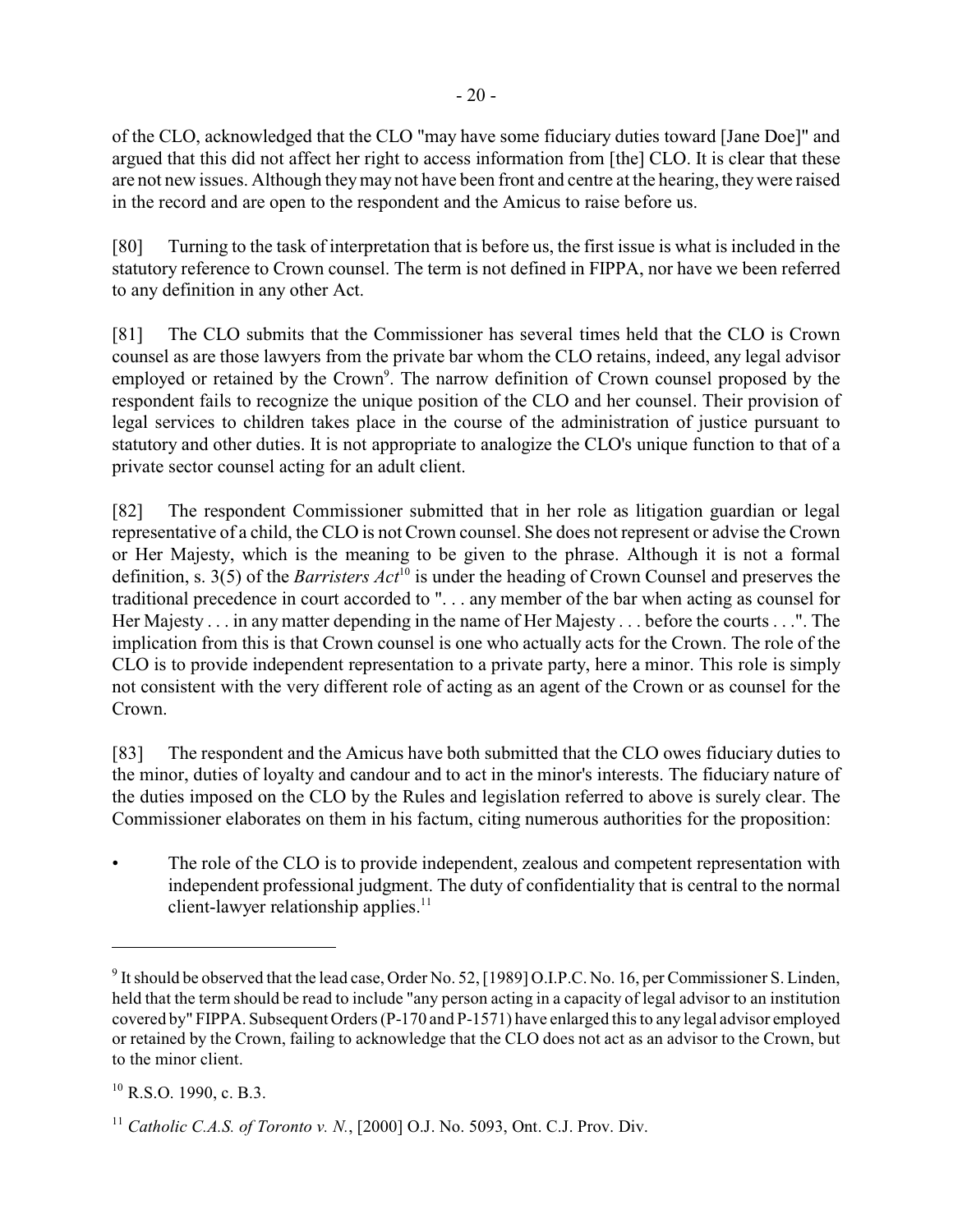- In custody and access cases where the child is not a party, the Court of Appeal has held that the representation offered by the Official Guardian, now theCLO, must be "whole, complete and independent". The function of counsel retained by the CLO is to act as an advocate, calling evidence and making submissions.<sup>12</sup>
- The statutory scheme embodied in rule 7.05 is clearly fiduciary. The CLO is to "diligently attend to the interests" of the client and "take all steps necessary for the protection of those interests".
- The nature of the relationship was considered by Judge James of the then Provincial Division of the Ontario Court, who said that legal representation under s. 38 of the *Child and Family Services Act*, had the primary practical effect of dispensing with the concept of a retainer, without otherwise affecting the fiduciary ties in a solicitor and client relationship, which was now rooted in the court's order under s.  $38(3).^{13}$
- The CLO meets the criteria for the imposition of fiduciary duties, apart from doing so on the basis of the solicitor and client relationship. Even if (as the Amicus suggests) the relationship is only analogous to that of solicitor and client, it is nevertheless fiduciary. It has the classic indicia of a fiduciary relationship: the scope for the exercise of discretion or power; the opportunity to exercise that power unilaterally so as to affect the minor's legal or practical interests; a peculiar vulnerability due to the minority status of the client; and an expectation that the CLO will be concerned with the minor's interests and not its own.<sup>14</sup> In the light of the statutory directions to the CLO, the minor must be assumed to have expected no less than the CLO's loyalty.

[84] These duties encompass an obligation to provide access to the information in the file, not only because the lawyer has no right to keep the client uninformed, but also because the minor is a person having a joint interest with the lawyer in the information. Thus, in *Re Ballard Estate*<sup>15</sup> there could be no solicitor-client privilege against disclosure of communications between the trustee and the estate solicitors to the beneficiaries of the estate because they and the trustee had a joint interest in the advice given to the trustee. Reference was made to a passage in *Phipson on Evidence*<sup>16</sup>:

No privilege attaches to communications between solicitor and client as against persons having a joint interest with the client in the subject matter of the communication, e.g. as between . . . *trustee and cestui que trust*.

<sup>&</sup>lt;sup>12</sup> Strobridge v. Strobridge (1994), 18 O.R. (3d) 753 (C.A.).

<sup>&</sup>lt;sup>13</sup> C.A.S. of Metropolitan Toronto v. S.D., [1993] O.J. No. 1148.

<sup>&</sup>lt;sup>14</sup> Hodgkinson v. Simms (1994), 117 D.L.R. (4th) 161 (S.C.C.) at 176

 $^{15}$  (1994), 20 O.R. (3d) 350 (O.C.G.D.).

<sup>&</sup>lt;sup>16</sup> 14th ed. 1990 [no page given]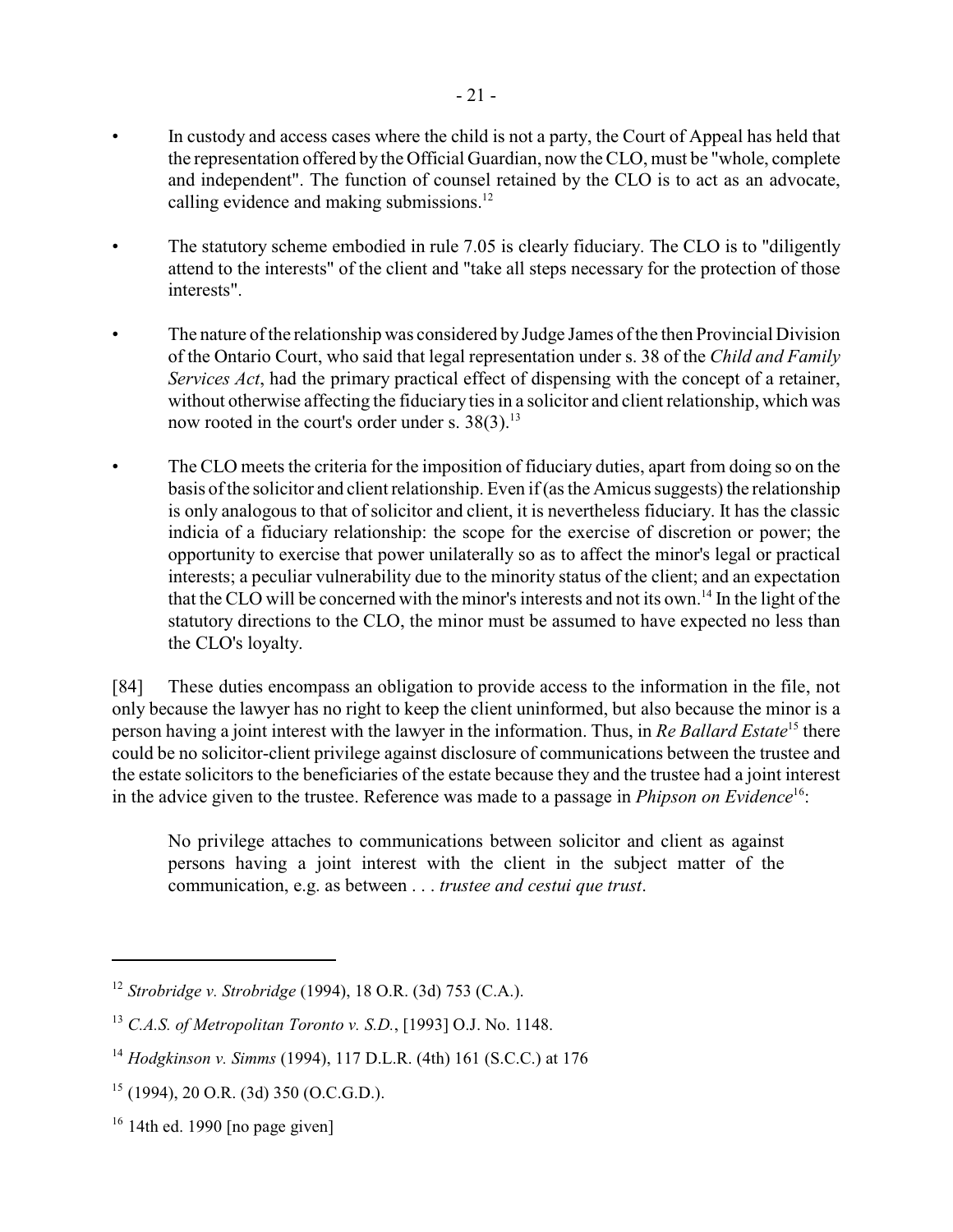[85] The client here, although a minor, nevertheless had a joint interest with the CLO in its communications about her case.

[86] The Amicus drew our attention to *Wewaykum Indian Band v. Canada*<sup>17</sup> where the Supreme Court held that the imposition of a fiduciary duty attached to the Crown's intervention the additional obligations of loyalty, good faith, full disclosure appropriate to the matter at hand and acting in the best interests of the beneficiary. The Amicus submitted that the CLO was likewise, as a fiduciary, bound to give to the beneficiary, its client, full disclosure appropriate to the matter at hand. The matter at hand is the right of the client to learn from the study of the file what was done, and not done, on her behalf, and why. However embarrassing or harmful to the interest of the CLO such disclosure may be, it is a legitimate reason for the client's request for her file.<sup>18</sup>

[87] We agree with the conclusion of the respondent as to the impact of these fiduciary duties on the issue before us in the respondent's factum, para. 53:

The Children's Lawyer's duties include independent representation, acting in the interests of the minor and relinquishing her own interests. The fiduciary nature of the relationship carries with it the duty to act with utmost good faith and loyalty, and the obligation to grant access to information received or created by the Children's Lawyer in relation to the minor's cases. An interpretation of s. 19 which would prevent disclosure of the client's file to her on the grounds of the Children's Lawyer's relationship to the Crown/government, would be inconsistent with the Children's Lawyer's fiduciary duties of loyalty and candour, and raises the spectre of conflicting interests.

[88] In the light of these considerations, to read "Crown counsel" as including the CLO would mean that the legislature intended to deprive the clients and fiduciaries of the CLO of the right which every client of every other lawyer in Ontario possesses: access to the information in the lawyer's file, not by discretionary decision, but as of right, subject only to very limited exceptions, not related to FIPPA.

[89] How likely is it that the legislature intended to do that? That question takes us back to the modern rule of interpretation as discussed earlier:

In other words, the courts must consider and take into account all relevant and admissible indicators of legislative meaning. After taking these into account, the court must then adopt an interpretation that is appropriate. An appropriate interpretation is one that can be justified in terms of (a) its plausibility, that is, its compliance with the legislative text; (b) its efficacy, that is, its promotion of the

 $17$  (2002), 220 D.L.R. (4th) 1, at paragraph 94 (S.C.C.).

<sup>&</sup>lt;sup>18</sup> See *McInerney v. MacDonald*, [1992] 2 S.C.R. 138, esp. pages 152, 153, where the court said that access to the patient's own records was important to enable the patient to determine if the doctor had acted with utmost good faith and loyalty and to reveal any improper conduct.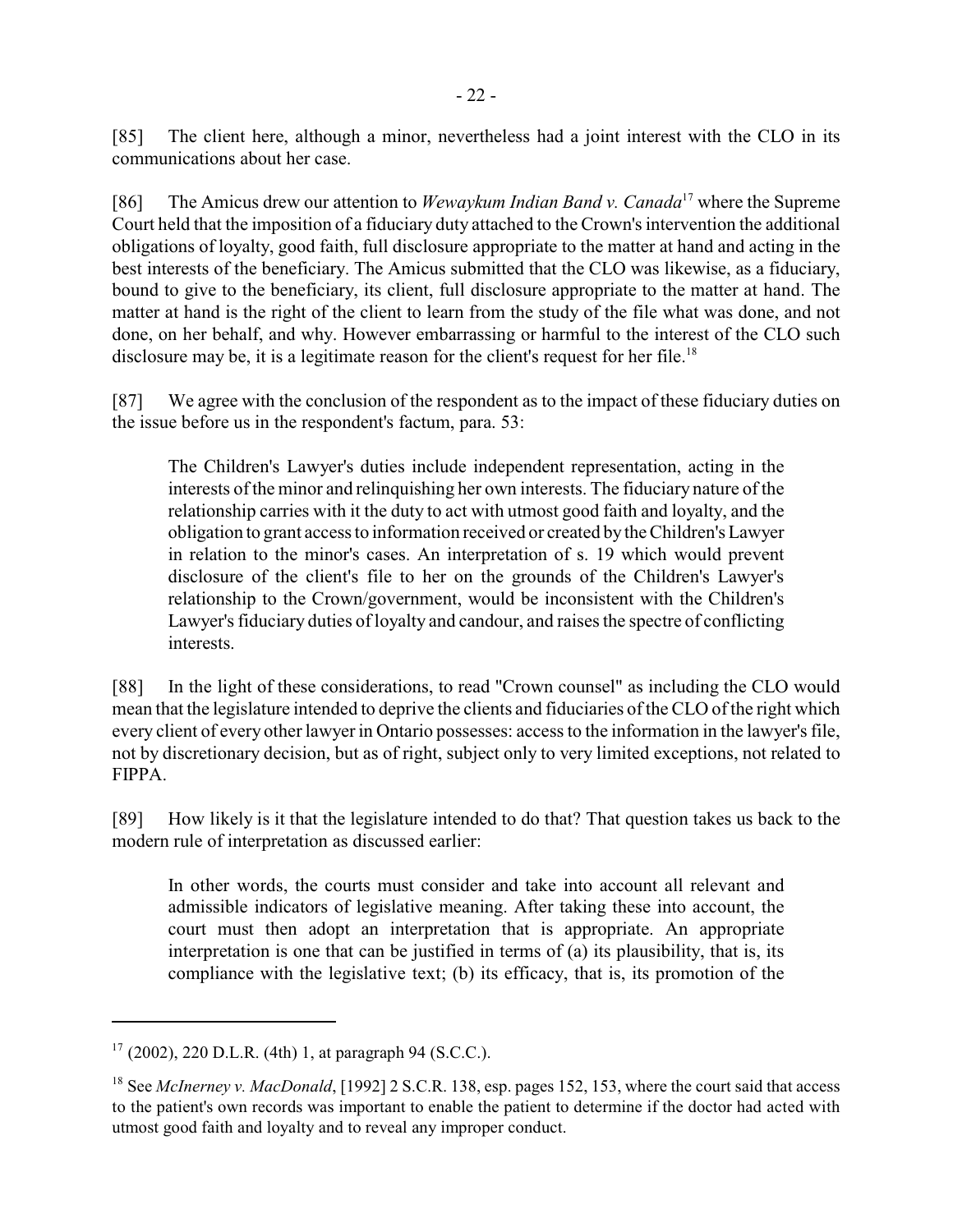legislative purpose; and (c) its acceptability, that is, the outcome is reasonable and just.

[90] One available indicator of legislative meaning is the legislative history. We know that Minister Scott<sup>19</sup> did not think he was doing anything so drastic; he thought he was merely extending the law of solicitor and client privilege to a group of government lawyers who might be thought not to be protected by the existing law because they might not have a client. We also know from *Big Canoe, supra*, that the Minister was wrong as to the extent of the second branch of s. 19; it went much farther than he thought. But it is still appropriate to observe that the Ministerial statement not only says nothing about the CLO nor about depriving any client of that group of lawyers of any right, but is inconsistent with that intention.

[91] Obviously, the actual words are the key indicator of the intention of the legislature. A consideration of the possible meanings of the phrase "Crown counsel" is an essential element of the analysis. This phrase has sometimes been equated with "any legal advisor to the Crown", and it was urged on us that any lawyer employed or retained by the Crown would qualify. As already noted, Crown counsel is not defined, but the word "counsel" carries an unmistakable element of giving advice, and in the context, it must be advice to the Crown. Any definition involving the giving of legal advice to the Crown will not capture the CLO because it is not an accurate description of the actual function of the CLO, who, although a public servant, is in the business of advising her non-governmental clients and not the Ministry, on legal matters. Even when reviewing a proposed settlement on behalf of a minor, the CLO does not advise the Minister, she advises the court. In her role, she incurs legislated obligations and common law obligations that are fiduciary and which require her to devote her loyalty exclusively to those clients. That requirement of loyalty precludes her adopting the role of advisor to the Crown, certainly in respect of any matter in which she has a non-government client. In such a role, the CLO simply cannot act as Crown counsel.

[92] It may be that the CLO cannot in practice act for or advise the Crown in any case involving minors, because she will often litigate for her clients against the government, no doubt including the very Ministry under whose wing her independent office is found. If at the same time she is advising the Crown, presumably in her area of expertise, the potential for conflict and for the reasonable apprehension of conflict of interest is very real. It is not necessary to go that far; it is enough to say that the CLO, when appointed to represent a minor, or as litigation guardian of, or lawyer for, a minor, or in approving a settlement on behalf of a minor, does not act as Crown counsel and does not have the s. 19, second branch, statutory privilege. Since those functions largely describe the work of the CLO, there is no point in limiting the exclusion of the CLO from the section in any way. To the limited extent the office of the CLO might advise the Ministry on matters of policy, there are other privileges in FIPPA which can more appropriatelybe called upon to protect documents relating to that function.

[93] The same fiduciary requirements of loyalty, good faith and attention to the interests of her client, to the exclusion of her own, would preclude the CLO from invoking any right to withhold

 $^{19}$  Speaking to the Standing Committee of the Legislative Assembly, 33rd Parliament, 3rd session, Monday, March 30, 1987.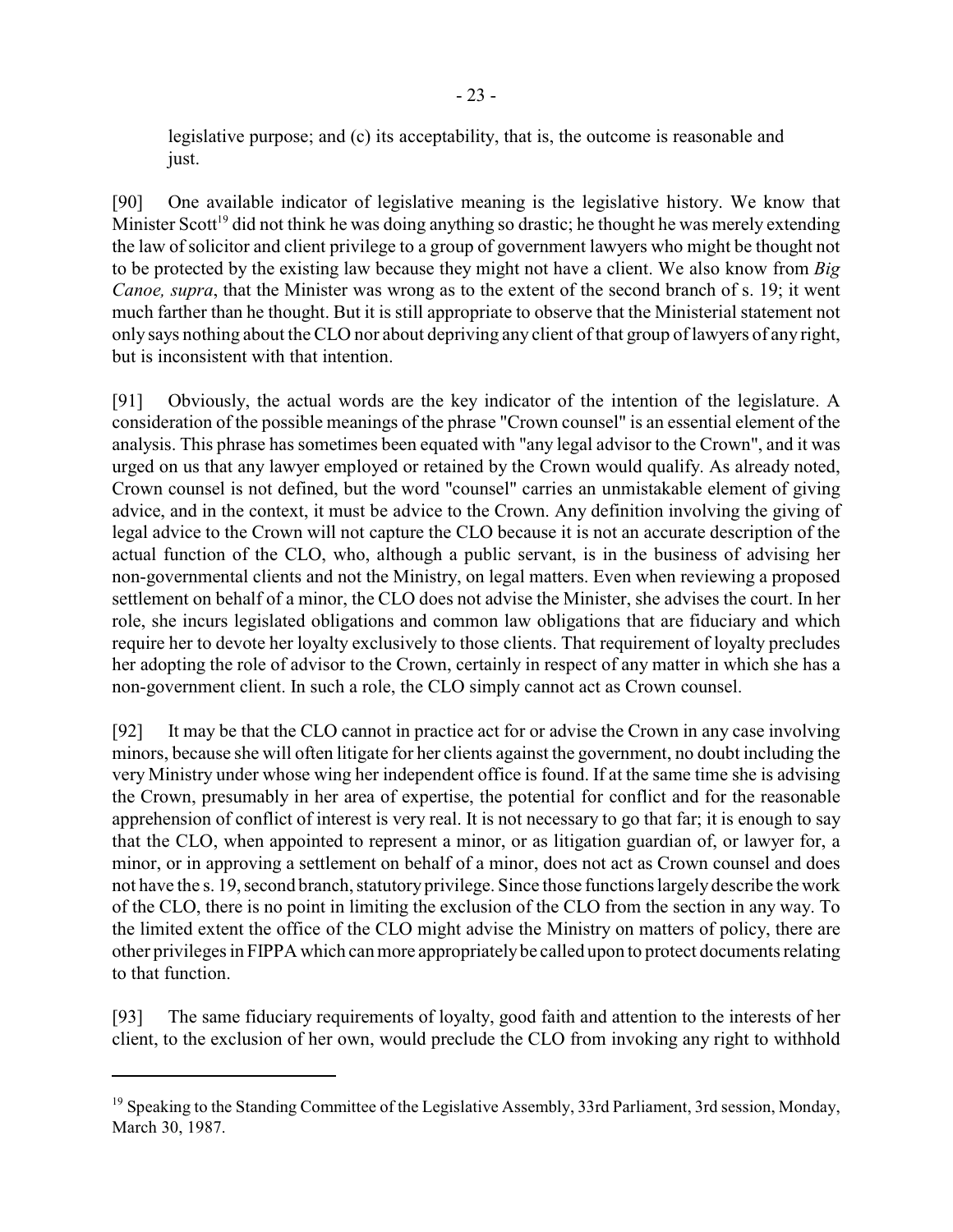information from her client. If she has the s. 19 discretion to decide whether to disclose the file to her client or not, her ethical<sup>20</sup> and legal obligations would preclude any decision to withhold. Nor could she submit to the "head" exercising such a discretion. That would place her in an intolerable conflict of interest in which she is bound to adopt the position favourable to her client but is prevented from doing so.

[94] We should not adopt an interpretation of legislation that places a public servant in such a position of conflict of interest if there is a reasonable alternative. It would be absurd to suppose that the legislature intended such a result. The respondent put it succinctly in para. 63 of its factum:

To read Branch 2 so as to exclude the child from access would lead to absurd consequences. The presumption that legislation is not intended to produce absurd consequences is a fundamental rule of interpretation. Moreover, "[a]bsurdity is not limited to logical contradictions and internal incoherence; it includes violations of justice, reasonableness, common sense and other public standards . . ." The primary 'absurd' results of reading Branch 2 in such a manner would be to put the Children's Lawyer in violation of its fundamental duties to the client/requester.

R. Sullivan, *Driedger on the Construction of Statutes* (Markham: Butterworths, 1994), at 85-86.

[95] It does no violence to the text of s. 19, nor to the actual role of the CLO, to rule that the phrase "Crown counsel" in s. 19 simply does not include the CLO. She does not fall within the meaning which ought reasonably to be given to that phrase. Such an interpretation actually enhances her ability to perform her functions and maintain the confidence of her clients and the public that her actions are solely devoted to the welfare of her clients. As matters now stand, the refusal to disclose this client's own file to her can reasonably be seen as placing the interest of the CLO, in not being sued by Jane Doe, above the CLO's duty to her client.

[96] In *Big Canoe, supra*, the Court of Appeal described the broad purpose of FIPPA:

The broad intention of the Act is to offer transparency to government functioning with exceptions where the interests of public knowledge are overbalanced by other concerns.

[97] In addressing the nature and purpose of FIPPA, the CLO submits that it is an Act of general application and the interpretation of s. 19 should not be informed by considering the relationship between the CLO and the requester. This submission fails to give effect to a major purpose of FIPPA: to enable persons to have access to information about themselves held by government. The dominant fact in the present case is that the information is about the client's case and is being withheld by her lawyer. The Amicus put it well at para. 48 of its factum:

<sup>&</sup>lt;sup>20</sup> See the Rules of Professional Conduct, for example, Rule 2.09(9) as to the obligation on termination of the retainer to give the client all pertinent information. The CLO is technically no longer the appropriate representative for this client as she has reached the age of majority.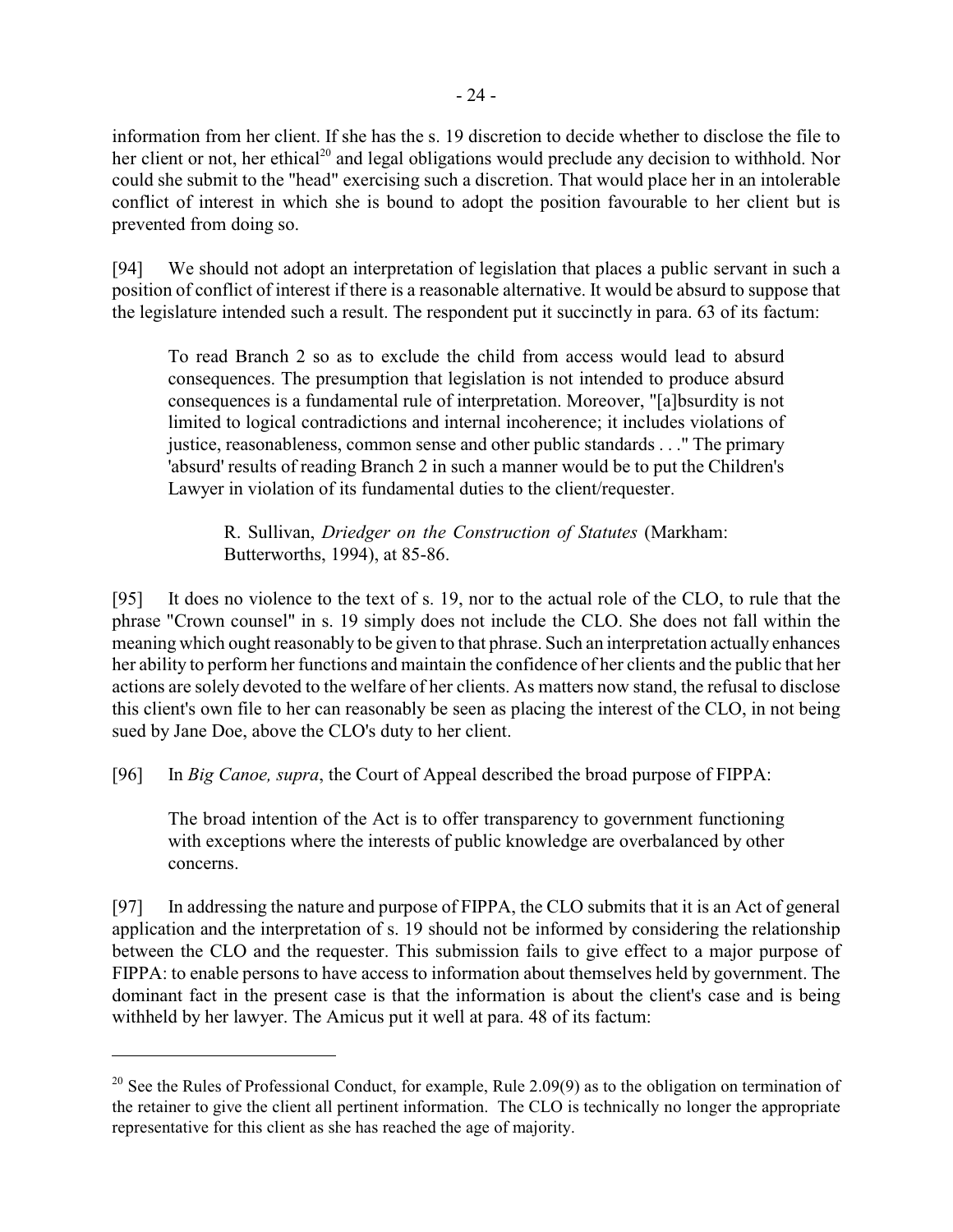The TCL has indicated in its factum that it would be inappropriate for the court to consider the relationship between the parties in interpreting s. 19 because s. 19 ought to be a law of general application. While the Amicus Curiae agrees that s. 19 is a law of general application insofar as it provides each individual with the same access to each category of information, one of the principal purposes of FIPPA is to provide individuals with a right of access to their own information<sup>21</sup>. It follows that each individual's right of access to a given record will depend on the individual's relationship to that information. The contextual analysis rejected by the TCL is the bedrock of the access to information regime enacted by Parliament and must underlie the court's assessment of each exemption.

[98] Placing this matter in the context of the broad purpose of the Act, we observe that there is no real issue of government functioning here. Both to the limited extent that the CLO is "government", and as the lawyer of its minor clients, it ought to operate transparently as to the services it offers to its clients. There is here no equivalent of the fear of public disclosure of matters of Crown strategy or police practices, whose disclosure could hamper the efforts of law enforcement, that informed the *Big Canoe* decision. There is no evidence that the CLO operates in the area of high policy-making, or if it does, that there is any policy side to any of these documents. All that is at stake here is whether the requester's lawyer has to tell her what it has been doing for her. Although the disclosure sought is to her alone, it is true that she could then disseminate the information to the Press, or perhaps by suing the CLO for negligence in its representation of her. What are the public concerns that would overbalance the right of this client, and all clients, to know this information about their own cases? None. If anything, the functioning of government (to the extent the CLO is government) would be enhanced by disclosure. If there is incompetence or negligence in the office of the CLO, it is in the interest of the public and government alike to learn of it and so be able to remedy the matter.

[99] Interpreting the section so as to exclude the CLO from the term "Crown counsel" is in accord with the broad purposes of FIPPA.

[100] Finally, the result accords with fundamental notions of justice. The CLO is appointed to help its clients and it is unjust to permit it to refuse to even disclose to them what it has done or refrained or neglected to do for them.

[101] In summary, interpreting s. 19's reference to Crown counsel as not including the CLO, meets the criteria for a modern interpretation set out by Driedger and adopted by the Supreme Court. Such a reading does no violence to the actual language; it is in accord with the purpose of FIPPA; it appropriately balances the right of the clients to know and the right of government to keep its governmental secrets; it does not disturb government's s. 19 privileges in its own litigation; it avoids putting the CLO into a serious conflict between her fiduciary and legislated duties to her clients and the discretion that may be exercised by the head; it avoids the absurdity of denying clients the right to know what their lawyer has done for them; it appropriately acknowledges the unique function of the CLO as public servants performing essentially private law duties for persons under the legal

<sup>&</sup>lt;sup>21</sup> FIPPA, section 1(b).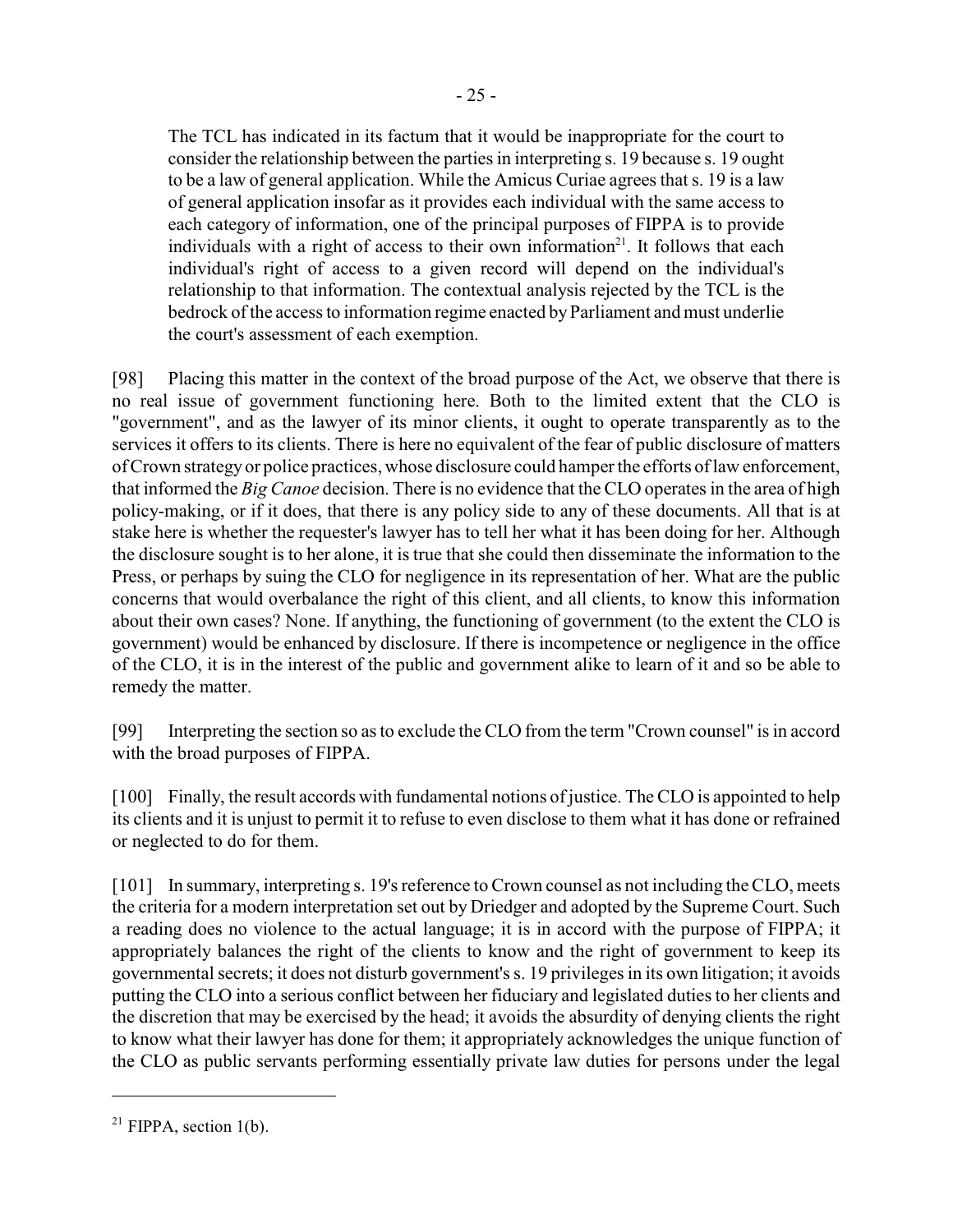disability of childhood; and it does not purport to exempt these lawyers from obligations to their clients that are not only common to, but vital to the profession.

[102] The application for judicial review of the decision of the adjudicator as to the effect of s. 19 is dismissed.

IV. The claim for exemption under section 13:

[103] Under the marginal heading "Advice to Government", s. 13(1) of the FIPPA reads:

"A head may refuse to disclose a record where the disclosure would reveal advice or recommendations of a public servant, any other person employed in the service of an institution or a consultant retained by an institution."

[104] Subsections 13(2) and 13(3) set out exemptions to this general rule which are not relevant to the case at bar and which were not relied on by the adjudicator.

[105] The client/requester submitted to the adjudicator as to this section:

There is no doubt that in addition to the protections that are needed to protect solicitor and client privilege, the government requires a system where they can seek advice from civil servants secure in the knowledge that advice is confidential.

But: Any recommendations that were given in this case were given only because the CLO was appointed as her legal representative and litigation guardian.

[106] The list of documents referred to above from the affidavit of Mr. McTavish, the former CLO, and the submission to the adjudicator at page 27 of the Application Record, make it clear that the records that are claimed to be exempt do indeed consist entirely of communications in connection with the lawsuits being conducted by the CLO on behalf of Jane Doe:

The records for which this exemption [has] been claimed incorporate advice that passed from one public servant to another about the conduct of the case.

[107] The adjudicator found that s. 13(1) was inapplicable because it only protects the following circumstance:<sup>22</sup>

.... this exemption is designed to protect communications only within the context of the government making decisions and formulating policy *as a government*, not in its specialized role as an advocate representing the private interests of an individual in proceedings before a court. Here, as explained above in detail under the solicitor and client privilege discussion, any advice being given, and any decisions being made,

 $22$  Application Record, tab 2, page 28, Reasons for Order PO-2006, page 21.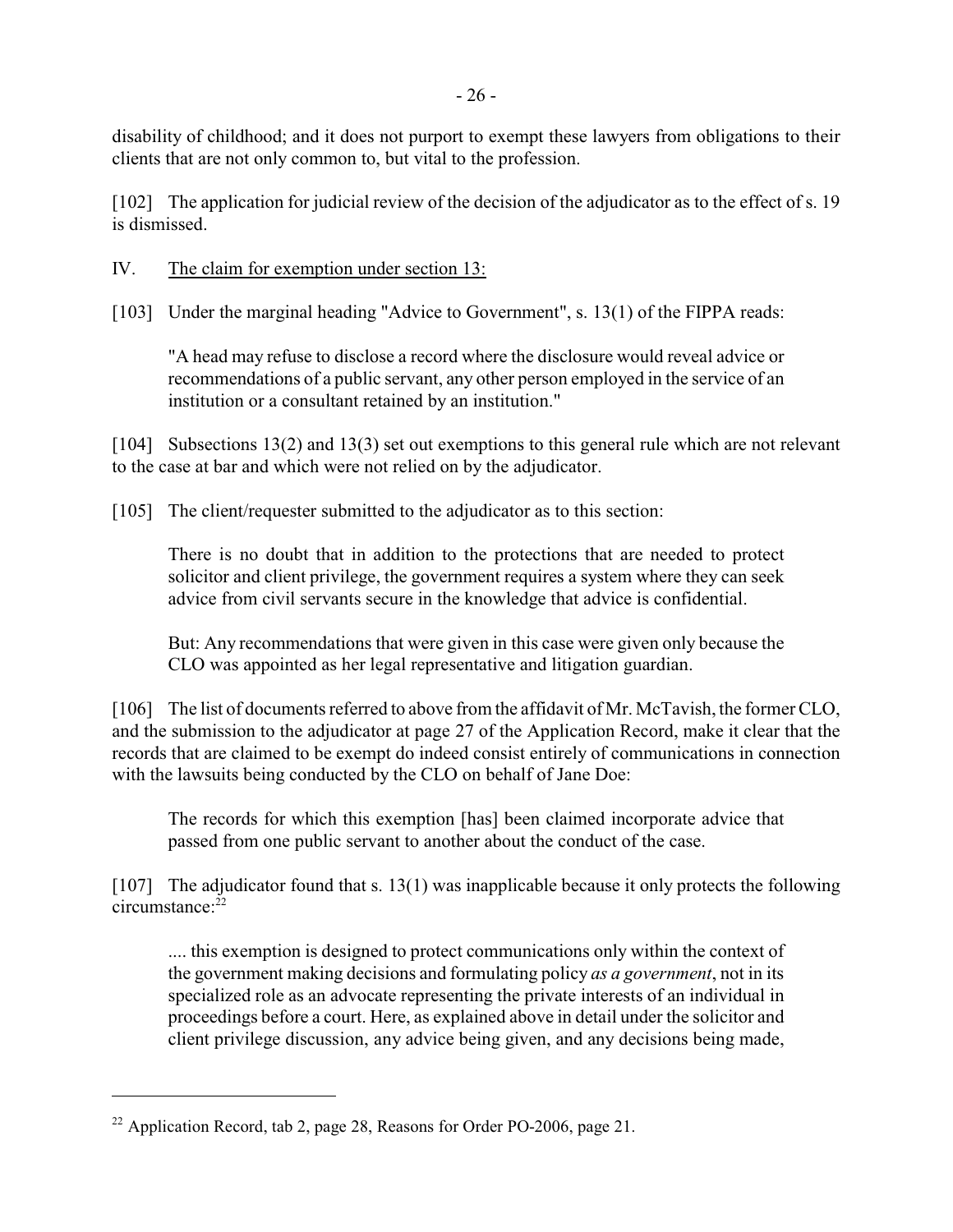are for the benefit of the child, not the [CLO] as a government agency or the public at large.

[108] The CLO submitted that the adjudicator improperly imposed two limitations to s. 13:

First, that the section only applies in circumstances where the advice or recommendations are given in the context of government making decisions and formulations of policy or government functioning as government;

and, second, that the advice or recommendations in this case did not benefit the government or public at large.

[109] The CLO submits that neither limitation can be supported on a reading of the plain meaning of the section. The words are plain and require no redrafting to narrow the exemption plainly provided for. There is no language limiting the exemption to the context of government decision-making, or decisions benefiting the government or the public at large. It has been left to the head to exercise discretion as to whether to disclose this kind of record. There is nothing for the adjudicator to do but enforce the discretion as exercised as long as the record contains advice or recommendations of a public servant.

[110] Before continuing, we turn to consider the standard of review of the respondent's decision as to s. 13. The pragmatic and functional approach should, of course, be applied. In a series of cases of which Pushpanathan<sup>23</sup> is a prominent example, the Supreme Court has developed the pragmatic and functional approach to determining the standard of review of administrative decisions, and the degree of deference to be accorded to the various tribunals which the courts are called upon to supervise. In this approach, the standard of review is determined by considering four contextual factors: the presence or absence of a privative clause or statutory right of appeal; the expertise of the tribunal relative to that of the reviewing court on the issue in question; the purposes of the legislation and the provision in particular; and, the nature of the question.

[111] The FIPPA does not contain a privative clause or a statutory right of appeal. While the presence of a privative clause points to a lower standard of review, its absence is not a determinative factor and must be weighed against the other three factors.

[112] Where the Commissioner has greater expertise on the issue than the reviewing court, the standard of review is reasonableness rather than correctness. The Amicus submitted that the Commissioner's expertise lies "in the management of many kinds of government information". In determining whether a particular record qualifies as "advice or recommendations of a public servant" under s. 13(1), the Commissioner is exercising his particular expertise in classifying government information. The respondent Commissioner submitted that his specialized expertise in balancing the right to one's own personal information with the confidentiality of the government's decision-making

<sup>&</sup>lt;sup>23</sup> Pushpanathan v. Canada (Minister of Citizenship and Immigration), [1998] 1 S.C.R. 982. More recently, see *B.C. College of Physicians v. Dr. Q*, , [2003] S.C.J. No. 18, April 3, 2003, and *Law Society of New Brunswick v. Ryan*,[2003] S.C.J. No. 20.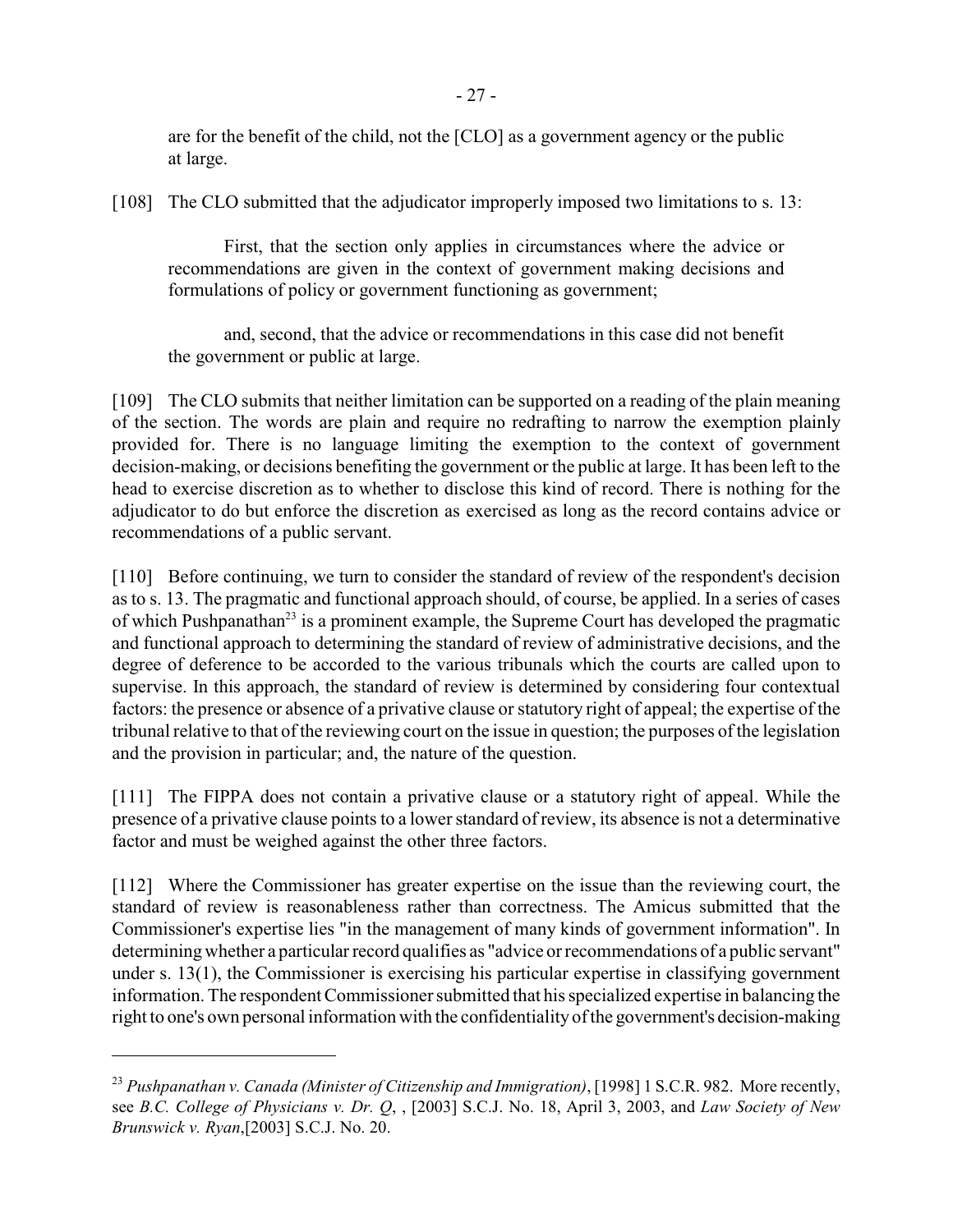process was clearly engaged in the decision at issue, which was squarely within his jurisdiction. The decision should receive deference.

[113] While the interpretation of s. 13 may not directly engage the Commissioner's expertise in the management of government information, or in determining whether particular documents are advice or recommendations of a public servant, his experience in the balancing of the right to one's own information versus the government's need for confidentiality is definitely engaged, for that is the very issue before us. Although at bottom, the question of whether s. 13 applies to the records in the office of the CLO that pertain to a particular case for a particular client, is a question of statutory interpretation, that issue, like the privilege issue discussed earlier, must be informed by an understanding of the entire Freedom of Information/Privacy regime, an understanding which the Commissioner and not the court, brings to the table.

[114] In *Workers' Compensation Board*<sup>24</sup>, the Court of Appeal decided that the standard of review for a decision of the Commissioner determining the scope of the exemption in s. 17 of FIPPA was reasonableness, even though it was an exercise in statutory interpretation. Labrosse J.A. wrote:

The purpose of the Act is to provide access to information under the control of government institutions, in accordance with the principles that information should be available to the public, that necessary exemptions should be limited and specific, and that decisions on disclosure of government information should be reviewed independently from government. The Commissioner, an officer of the legislature, is required to administer the Act and to provide independent review of government decisions on access to information. He is also required to determine if any of the statutory exemptions apply.

 In *United Brotherhood of Carpenters & Joiners of America, Local 579 v. Bradco Construction Ltd.*, [1993] 2 S.C.R. 316 at p. 335, 102 D.L.R. (4th) 402, Sopinka J. emphasized that "the expertise of the tribunal is of the utmost importance in determining the intention of the legislator with respect to the degree of deference to be shown to a tribunal's decision in the absence of a full privative clause".

In *John Doe v. Ontario (Information and Privacy Commissioner)*, Campbell J., speaking for the majority of the Divisional Court, commented on the expertise of the Commissioner. At pp. 782-83, he stated:

 Accordingly, the commissioner is required to develop and apply expertise in the management of many kinds of government information, thereby acquiring a unique range of expertise not shared by the courts. The wide range of the commissioner's mandate is beyond areas typically associated with the court's expertise. To paraphrase the language used by Dickson C.J.C., as he then was, in *New Brunswick Liquor Corp. v. Canadian Union of Public Employees, Local 963, supra*, the commission is a

*Ontario (Workers' Compensation Board) v. Ontario (Assistant Information and Privacy Commissioner)* <sup>24</sup> (1988), 41 O.R. (3d) 464 (C.A.).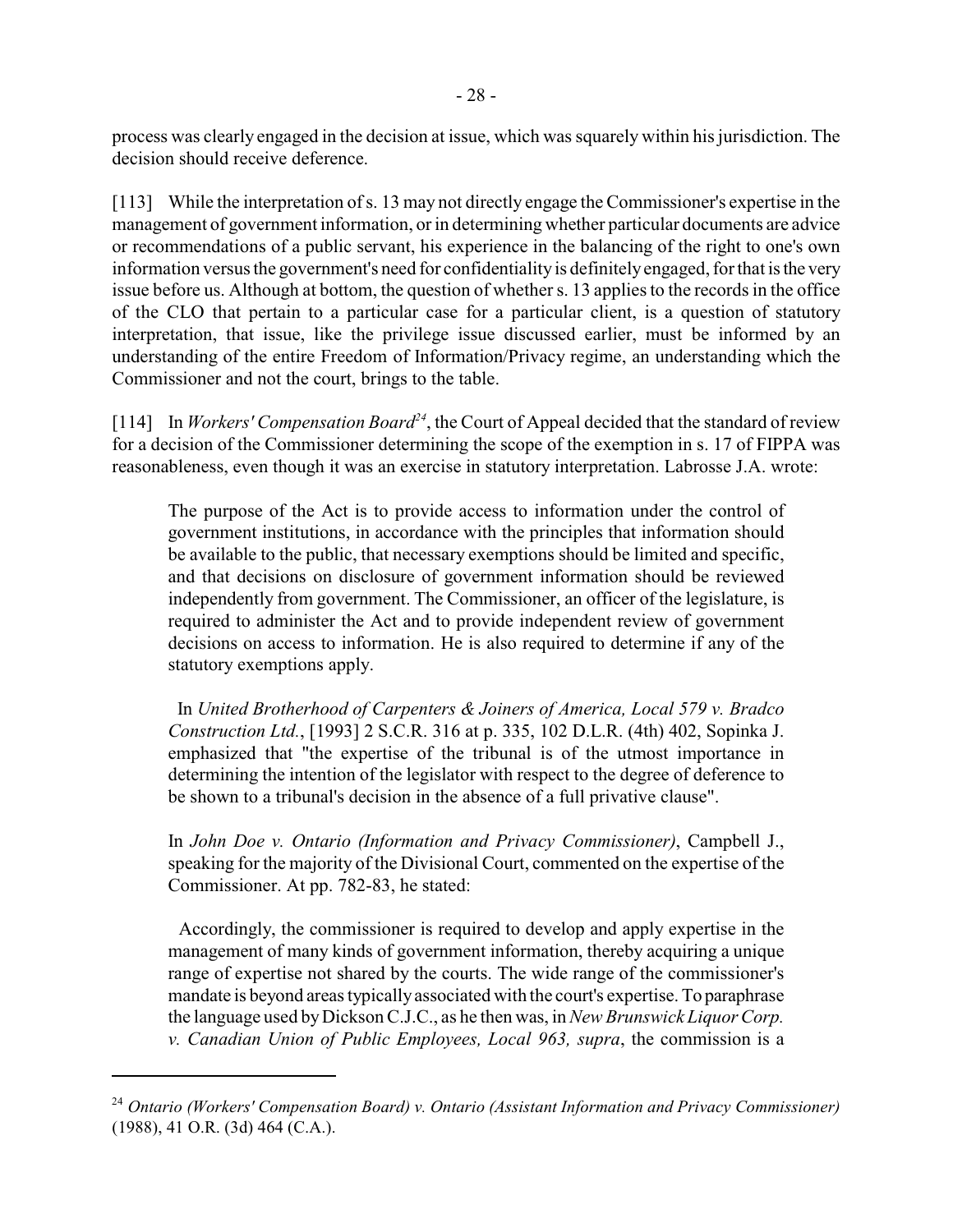specialized agency which administers a comprehensive statute regulating the release and retention of government information. In the administration of that regime, the commissioner is called upon not only to find facts and decide questions of law, but also to exercise an understanding of the body of specialized expertise that is beginning to develop around systems for access to government information and the protection of personal data. The statute calls for a delicate balance between the need to provide access to government records and the right to the protection of personal privacy. Sensitivity and expertise on the part of the commissioner is all the more required if the twin purposes of the legislation are to be met.

[115] The expertise of the Commissioner is a very persuasive factor weighing on the side of deference. His experience in balancing the government privacy/public right to know conflict is at the heart of the issue.

[116] The third factor is the purpose of the Act as a whole and the provision in particular. We return to *Big Canoe* on the first point: The broad intention of the Act is to offer transparency to government functioning with exceptions where the interests of public knowledge are overbalanced by other concerns. The provision itself is an effort to put into words one of those "other concerns": the need for government privacy for certain documents containing advice. The question at issue is whether, viewed in the entire context of FIPPA and the rights of the clients of the CLO, this provision can apply against them. The balancing of such issues engages the expertise of the Commissioner.

[117] The final factor is the nature of the problem, which can be described as an issue of statutory interpretation, (normally the court's strong suit) in the context of this comprehensive and complex regime which requires, as A. Campbell J. put it, "a delicate balance"; "sensitivity" and "expertise".

[118] In the light of these authorities, and balancing the factors, the court should review this decision, made within the Commissioner's expertise, on a standard of "reasonableness"<sup>25</sup>. The question that we must ask ourselves is whether the adjudicator's interpretation was reasonable. The issue is not whether we would have read it as he did. It is whether what he decided is reasonably supported by the kind of analysis mandated by the modern rule as to the interpretation of statutes discussed earlier.

[119] We return to the merits of the decision that s. 13 did not apply against the interests of the clients of the CLO because it was intended to cover only advice given to government as government, and not when acting in the interests of the clients of the CLO. The adjudicator said:

. . . this exemption is designed to protect communications only within the context of the government making decisions and formulating policy as a government, not in its specialized role as an advocate representing the private interests of an individual in proceedings before a court. Here, as explained above in detail under the solicitor and client privilege discussion, any advice being given, and any decisions being made,

 $25$  See *Dr. Q, supra*, note 24.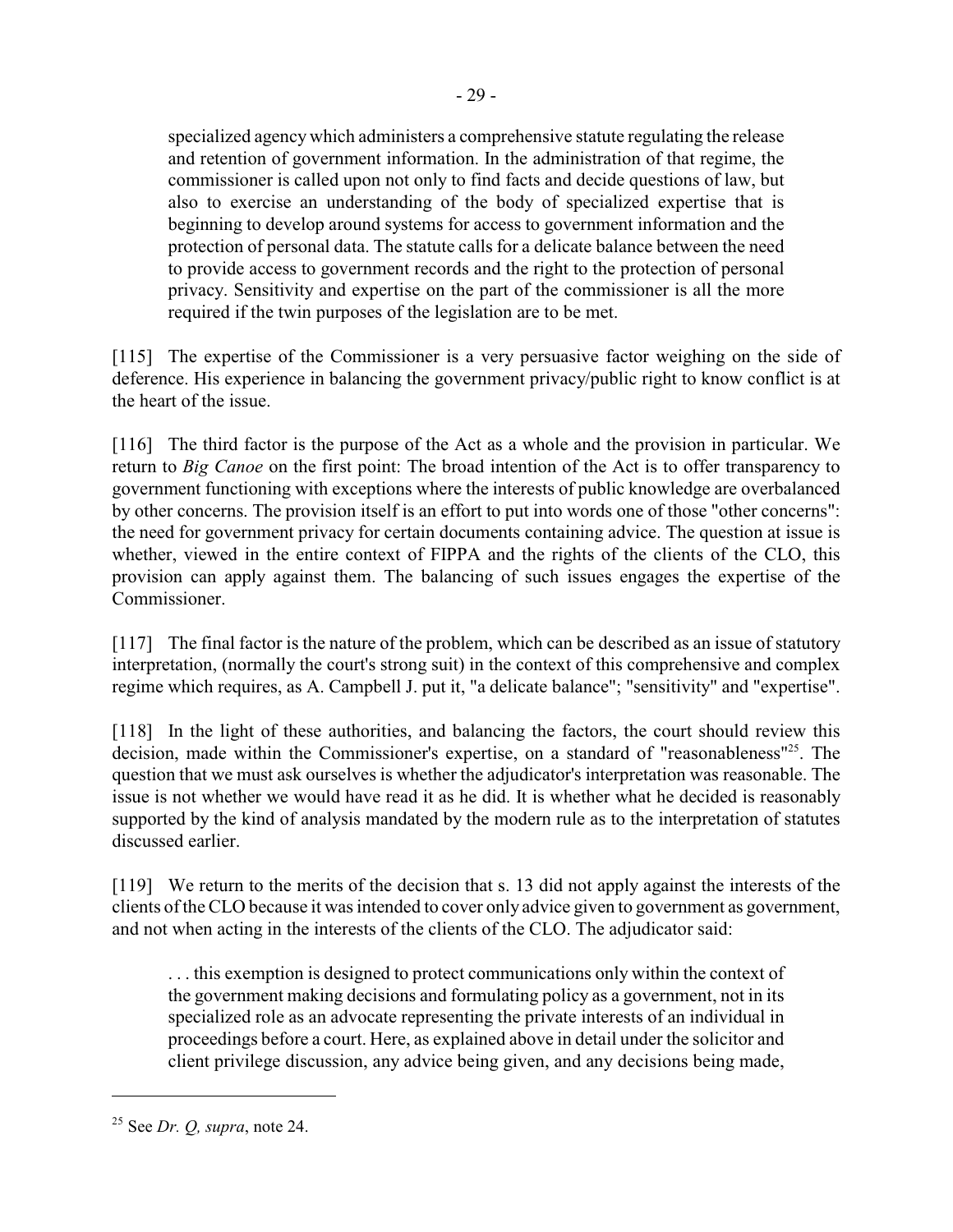are for the benefit of the child, not the [CLO] as a government agency or the public at large.

[120] The effect of this decision is to read the CLO, in its specialized role, out of s. 13 without impairing the exemption's essential thrust of protecting the policy-making and advice giving functions of those who are actually advising the government. The CLO does not advise the government, at least not in the process of acting as solicitor for its clients, and that is the only role in which the exemption does not apply. Those who do advise the government are not deprived of any protection by this decision.

[121] In our view the decision is a reasonable one. As in the analysis of the privilege point, here the application of this exemption to the clients of the CLO would place the CLO in an untenable position. Her legislative and fiduciary duties demand a relationship of complete candour with her clients. While the words of s. 13 certainly admit of the literalism of the CLO's position, the modern rule requires more than literalism. Placed in the context already described at length throughout these reasons, excluding the CLO from this exemption is necessary to preserve the undivided loyalty and confidence that is the hallmark of the solicitor and client relationship and to keep the CLO out of serious conflict.

[122] Like the privilege decision, this decision appropriately balances the right of the clients to know and the right of government to keep its governmental secrets; it does not disturb government's s. 13 exemption in any other respect; it avoids putting the CLO into a serious conflict between her fiduciary and legislated duties to her clients and the discretion that may be exercised by the head; it avoids the absurdity of denying clients the right to know what their lawyer has done for them; it appropriately acknowledges the unique function of the CLO as public servants performing essentially private law duties for persons under the legal disability of childhood; and it does not purport to exempt these lawyers from obligations to their clients that are not only common to, but vital to the profession.

[123] The application for judicial review of the s. 13 decision is dismissed.

# **FIPPA and the Common Law:**

[124] Up to this point, we have proceeded on the assumption, apparently shared by all the parties, that the client's rights are governed by FIPPA. We do not share this assumption, but, as the result is the same in this case, it is not necessary to explore it in detail.

[125] We wish to make it clear that it puzzles, and very much concerns, the court that the request of Jane Doe for her legal file was diverted to the FIPPA stream for handling at all. It was surely a straightforward request by a client, now of age, for information as to her own case from her own lawyers. That kind of request is common in the practice of law and is governed, if not by the common sense and goodwill of the parties, then by the Solicitors Act and the Rules of Professional Conduct of the Law Society. There seems to be no necessity to resort to FIPPA in such a case. Indeed, the reasons set out above illustrate that FIPPA is not designed to deal with such a request.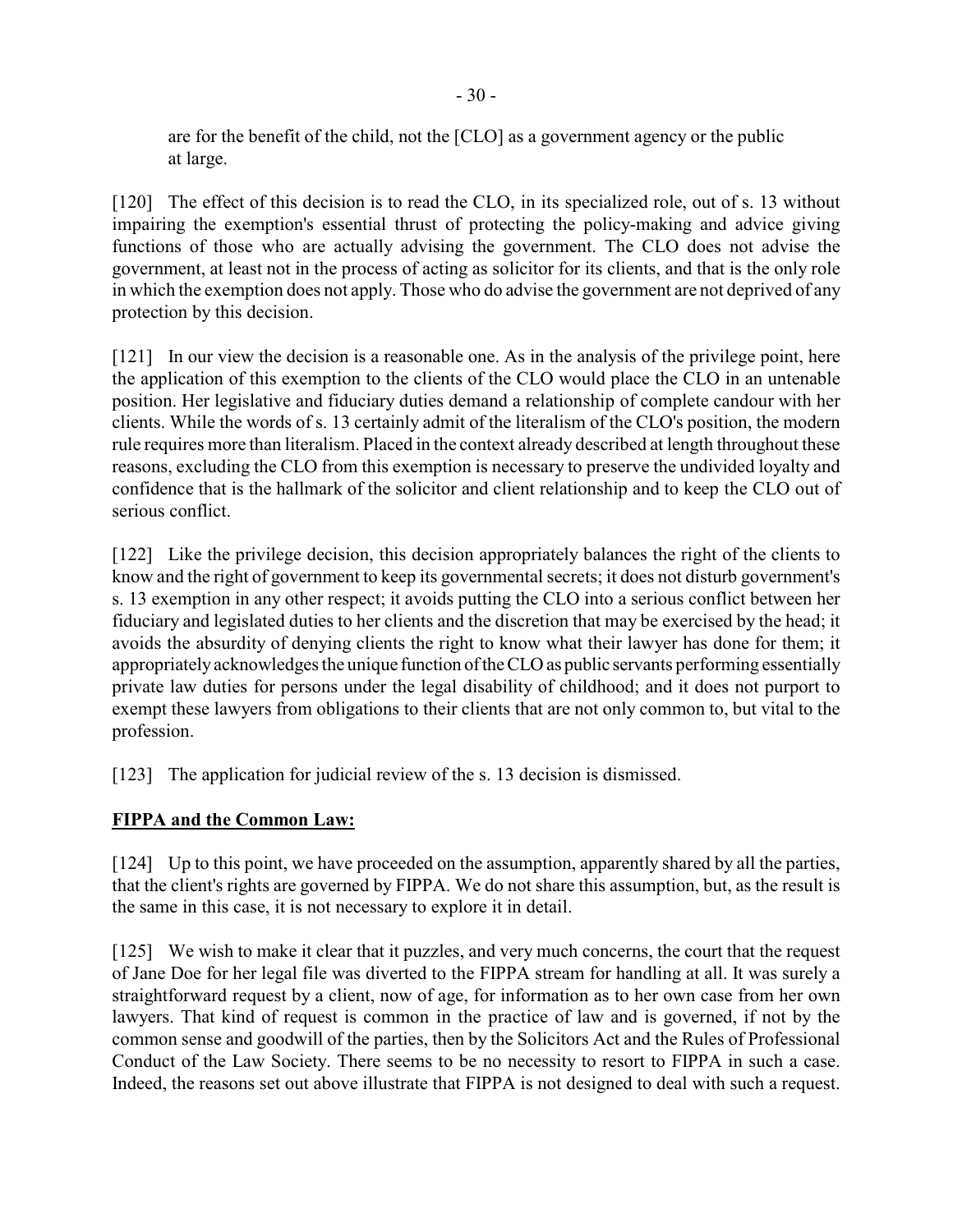[126] In a recent case<sup>26</sup>, where CTV sought an order requiring the Toronto Police Service to permit it to copy court records in a criminal case, the Court of Appeal said, at paras. 28-29:

Finally, the Toronto Police Service argues that the existence of the Municipal Freedom of Information and Protection of Privacy Act, R.S.O. 1990, c. M.56 precludes the court from exercising its common law jurisdiction to order access to court records. The respondent says that this legislation permits the appellant to apply for access to the exhibits it seeks and sets up criteria for evaluating such a request.

[29] In my view, the simple answer to this argument is that the regime set up under this legislation has an entirely different purpose. It is designed to regulate access to private information which, but for the regime, would not otherwise be available to the public. By contrast, the jurisdiction which the appellant seeks to engage is over court records which the common law treats as presumptively accessible to the public. There is nothing in the legislation that suggests either explicitly or by necessary implication that the court's jurisdiction at common law is being curtailed or removed. This is hardly surprising since the legislation is designed for such a different purpose. The regime it establishes is simply one which co-exists with the court's jurisdiction. It does not replace it.

[127] Similarly, the common law regards the solicitor's information as presumptively available to the client, subject only to minor limitations, whereas FIPPA is established for the entirely different purpose of providing access to information that is not otherwise available to the public. Why the client's request was diverted into the FIPPA regime was not explained to us, nor was the applicability of that Act argued before the adjudicator or raised before us, in spite of our expressions of puzzlement. Therefore we have refrained from making any ruling on that issue, which will have to await another day.

[128] No party asked for costs, and none are awarded.

O'DRISCOLL J. LANE J. KOZAK J.

**Released: August 14, 2003**

<sup>&</sup>lt;sup>26</sup> CTV v. Ontatio Superior Court of Justice, [2002] O.J. No. 1141 (C.A.)